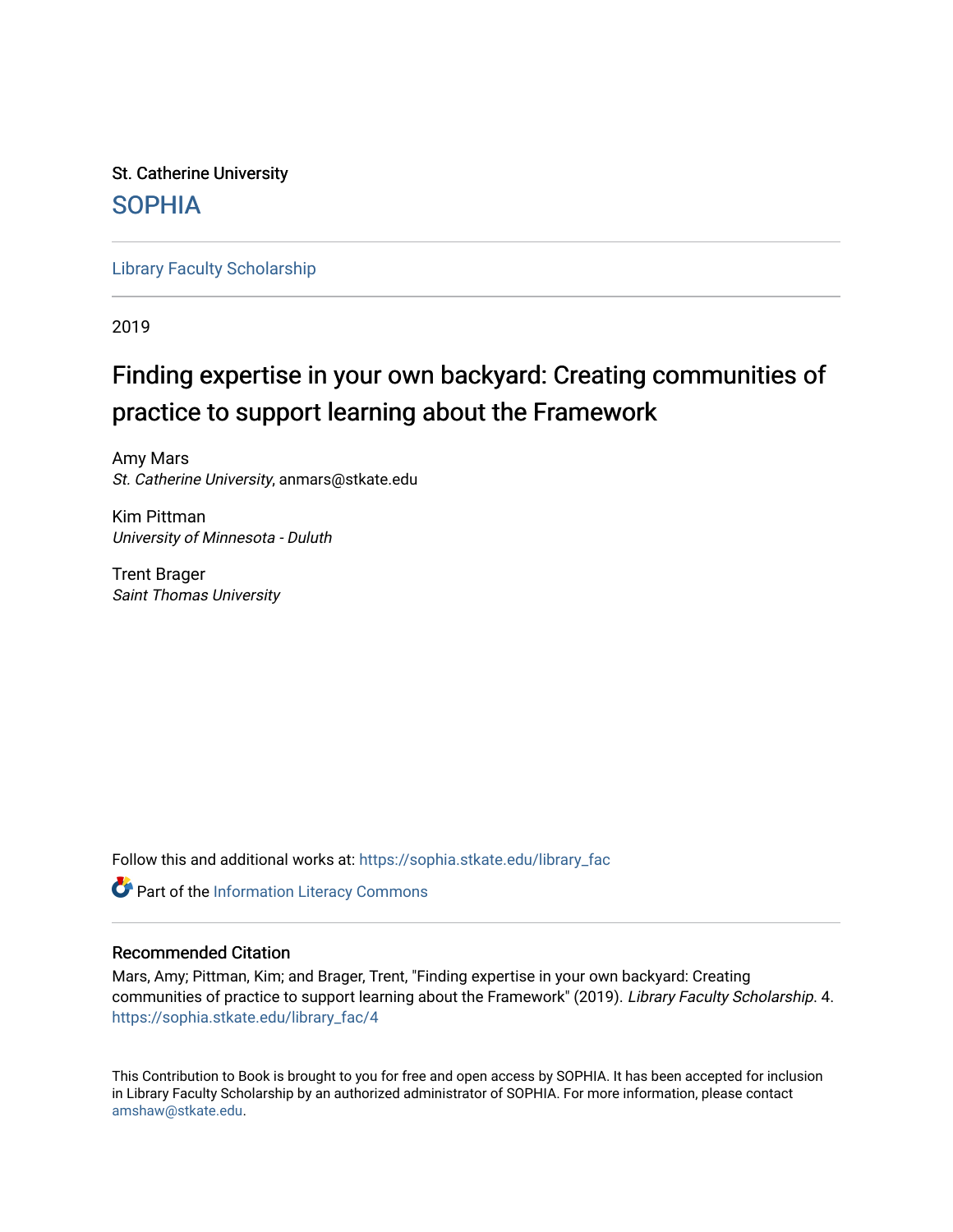### **Finding expertise in your own backyard: Creating communities of practice to support learning about the Framework**

#### By Kim Pittman, Amy Mars, and Trent Brager

This chapter will focus on successful strategies for creating ongoing professional development opportunities and building communities of practice around the ACRL *Framework for Information Literacy for Higher Education*. <sup>1</sup> Drawing on the authors' experiences developing free and low-cost opportunities for *Framework*-related professional development as former cochairs of the Minnesota Library Association Instruction Roundtable (IRT), our case study will demonstrate that many barriers to *Framework*-related professional development can be overcome by leveraging expertise from communities of practice and taking a user-centered approach to design. Using the 23 Framework Things<sup>2</sup> program and interviews with program participants, we will highlight how the design and content of *Framework*-related professional development can draw on the learning theories that inform the *Framework* itself, be accessible to a wide range of audiences and local contexts by employing a flexible structure and provide a forum for librarians engaging in collaborative learning.

#### Problem/Context

In the years since ACRL's initial rollout of the *Framework* in 2015, librarians nationwide have identified challenges and called for more support in implementing the *Framework*. Following ACRL's rescinding of the *Information Literacy Competency Standards for Higher Education<sup>3</sup>* and formal adoption of the *Framework* in January 2016, a small number of studies have explored the extent to which instruction librarians have incorporated the new document into their teaching practice. Charles conducted a survey of New Jersey academic librarians before the *Standard*s were rescinded, asking participants to report on their institution's progress in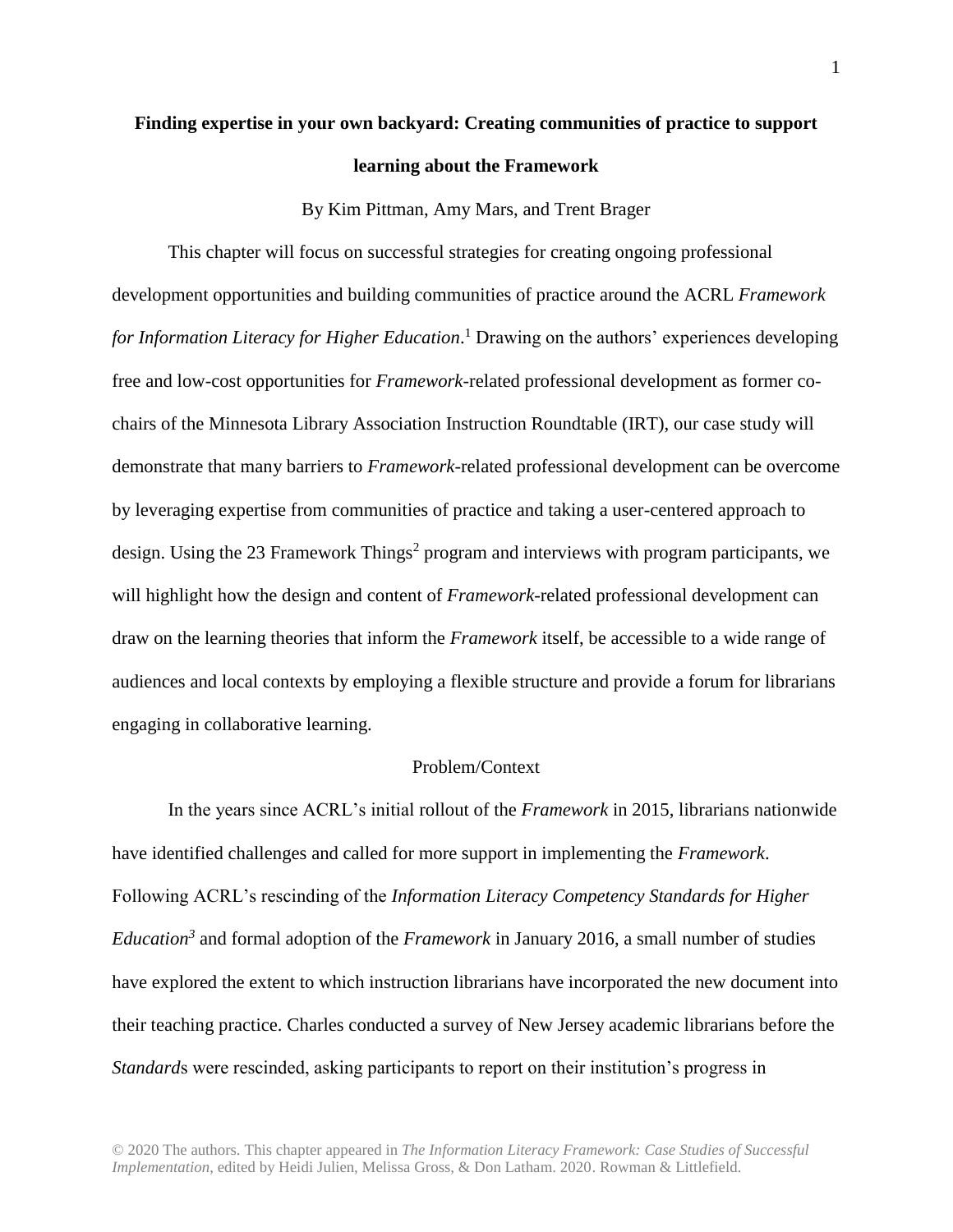implementing the *Framework*. While 28% of respondents were "waiting for more examples from ACRL regarding how to integrate the *Framework*," 50% of respondents were beginning to implement the *Framework* with library colleagues and 22% were working with faculty to apply the *Framework*. 4 In a 2016 survey of instruction librarians in the United States conducted by Julien, Gross, and Latham, 41% of respondents indicated that the *Framework* "had no influence or only a minor influence" on their approach to instruction, while 31% reported a "significant influence."<sup>5</sup> Schulte and Knapp's 2016 survey of health sciences librarians indicated a low rate of adoption among teaching librarians within their disciplines: 11% had incorporated the *Framework* into their teaching practice, while 45% anticipated implementing it in the near future. A majority of participants, 54%, had not implemented the *Framework* and did not expect to do so.<sup>6</sup> Guth and Sachs completed a 2015 survey exploring rates of *Framework* adoption among business librarians, comparing those rates to a similar study conducted shortly after the creation of the *Standards*. This study revealed that nine months after ACRL filed the *Framework*, 39% of business librarians "had incorporated or were in the process of incorporating the *Framework* into instruction."<sup>7</sup> While these studies provide an incomplete picture of *Framework* adoption and implementation, they do highlight the challenging nature of the transition from *Standards* to *Framework*.

The literature also reveals common barriers librarians encounter when engaging with the *Framewor*k. In 2017, Latham, Gross, and Julien conducted semi-structured interviews with fifteen librarians about their experiences with the *Framework*. <sup>8</sup> Participants identified time; resistance from other librarians, faculty, and administration; and aligning assessment methods to *Framework* concepts as significant challenges in implementing the *Framework*. The authors extrapolate on the same study in a separate article, highlighting underlying sources of resistance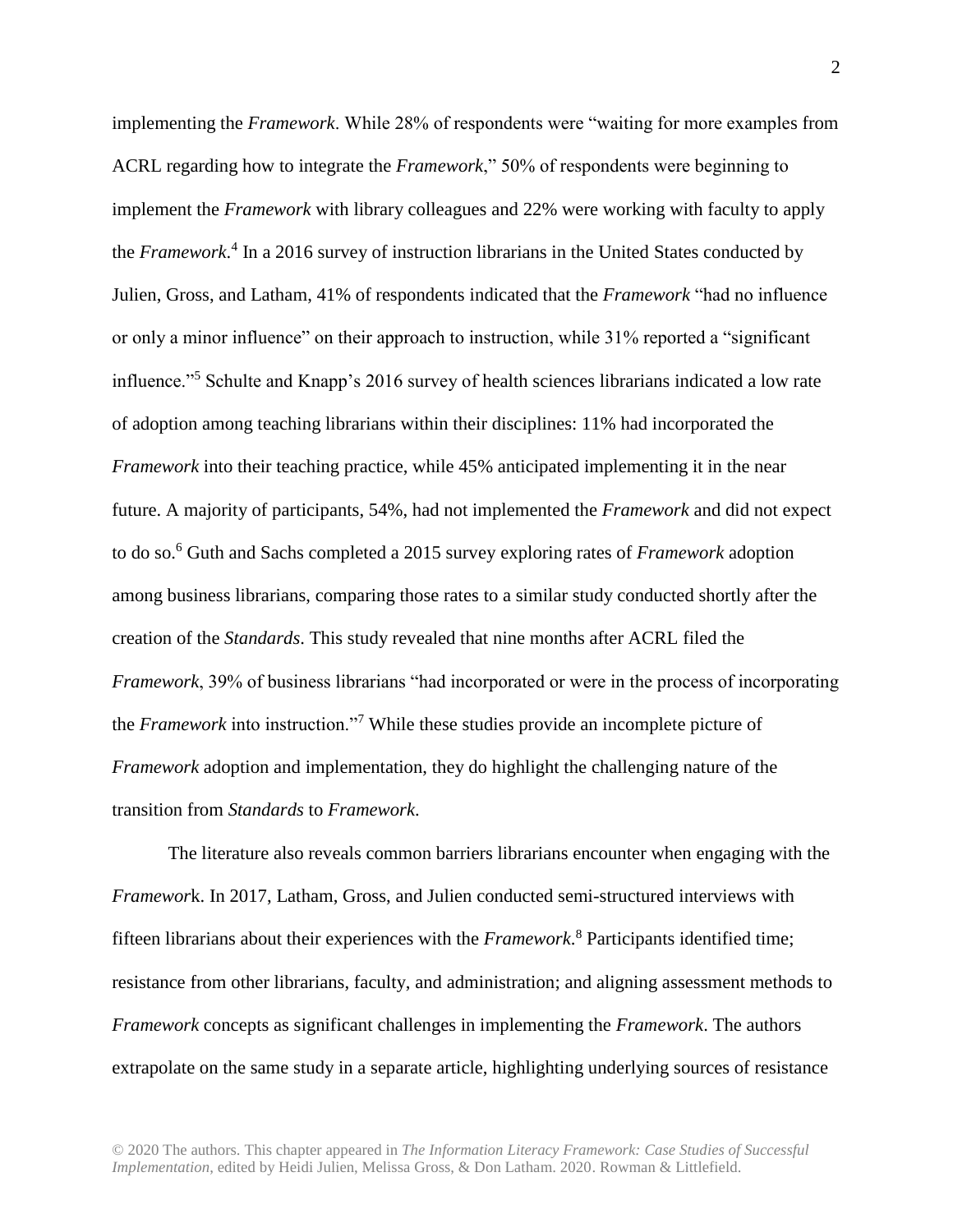to the *Framework*, including the workload involved in adoption as well as "concerns about it being too conceptual, elitist, and not appropriate for every audience."<sup>9</sup> Interviewees also expressed a sense of isolation, describing a lack of awareness of how the *Framewor*k is being implemented by colleagues and frustration caused by colleagues' unwillingness to discuss or apply the *Framework* collaboratively. Additionally, participants discussed the challenges involved in building the collaborative relationships with faculty that are necessary to make information literacy a campus-wide priority.

As co-chairs of the Minnesota Library Association Instruction Roundtable (IRT), we saw these same struggles and calls for support mirrored at the local level among both teaching librarians and directors. IRT is a statewide forum for Minnesota instruction librarians to share ideas, resources, and best practices. With approximately ninety-seven members statewide, IRT supports librarians who teach by holding workshops, social events, and annual business meetings. In October 2016, the IRT co-chairs were invited to offer a workshop about the *Framework* at the Council of Academic Library Directors (CALD), an annual gathering of Minnesota's academic library directors. In addition to providing an overview of the *Framework's* structure and purpose, as well as sharing examples of the *Framework* in practice, we facilitated small group discussions about each institution's progress toward implementing the *Framework*. Concerns expressed in these conversations echoed many of the challenges described in the literature, including limited time and capacity for librarians to work with and learn about the *Framework*, lack of support from faculty, librarian resistance to change, concerns about meeting accreditation requirements, and the challenges of shifting to a conceptual and flexible approach from the more concrete nature of the *Standards*.

Communicating with instruction librarians from around the state further amplified the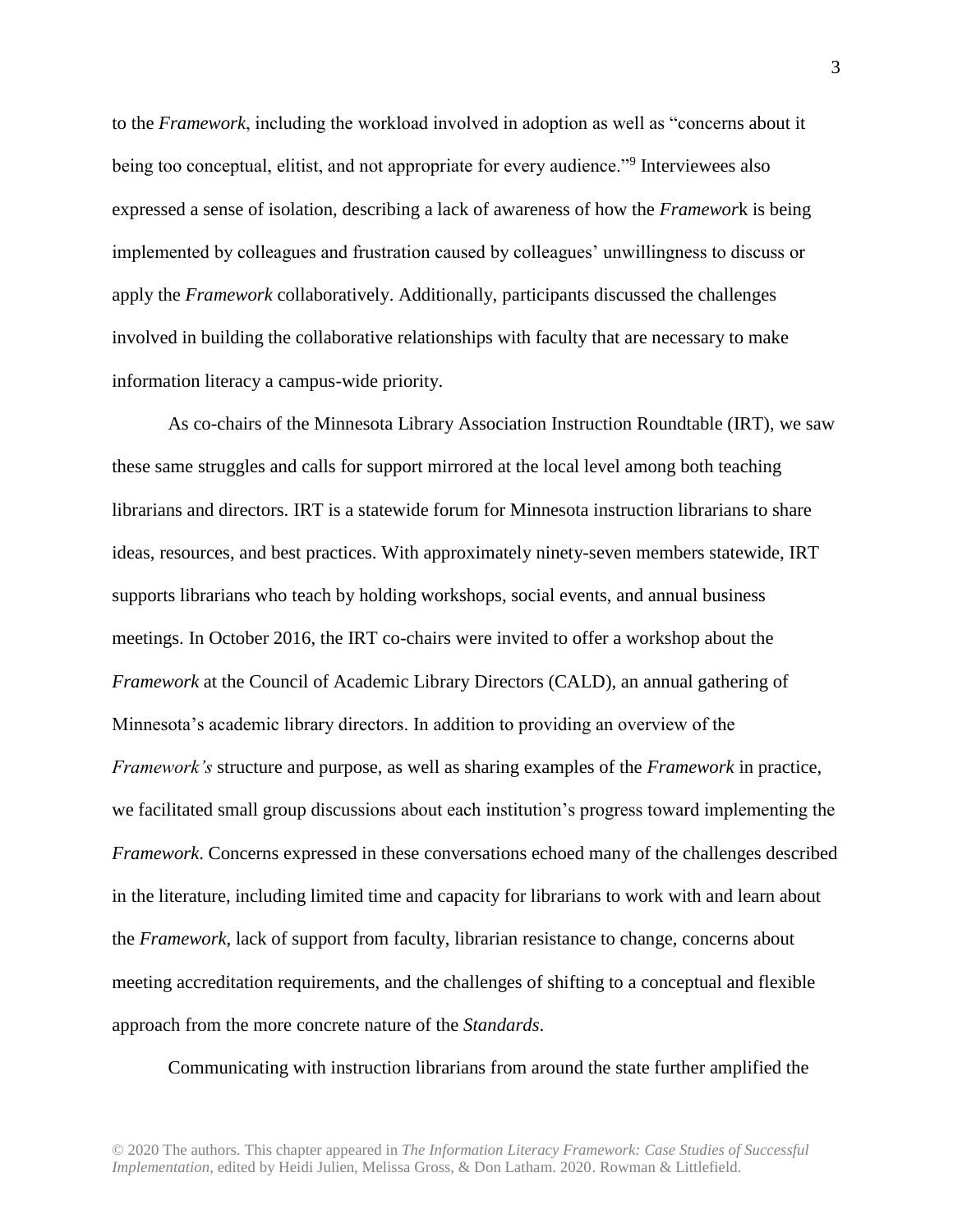need for support. Just prior to the CALD workshop, we held our annual IRT business meeting at the 2016 Minnesota Library Association Conference. In this meeting, our members identified learning to implement the *Framework* as a top priority for IRT-sponsored professional development in the 2016-17 academic year. Members articulated specific concerns about the language of the document and challenges of using it to inform student learning assessment efforts. Discussing these obstacles with teaching librarians and directors motivated us to take action and create additional resources and professional development opportunities for teaching librarians within our state. At this meeting, we also elected a new IRT co-chair who collaborated with the two previous co-chairs on all subsequent *Framework*-related professional development projects.

Following the CALD workshop and IRT business meeting, we began to discuss how we could best respond to this clearly expressed need. Our initial impulse was to bring in a nationally-known expert to guide our state's teaching librarians. While this would have been a simple solution, we were dissuaded both by the potential cost and by our belief that teaching librarians in Minnesota were already engaging with the *Framework* in effective ways. We opted to draw on the expertise of librarians in our community rather than outside speakers, an approach that made professional development more affordable and accessible for the local community. Our strategy of highlighting regional expertise also aligned with the *Framework's* emphasis on local context for implementation. As a first step toward supporting Minnesota librarians in implementing the *Framework*, we partnered with librarians from a variety of academic libraries in Minnesota to create a half-day workshop called "Let's Build Together: Minnesota Librarians Implementing the ACRL Information Literacy Framework." In this workshop, librarians from a variety of academic institutions each presented on an aspect of the *Framework* with which they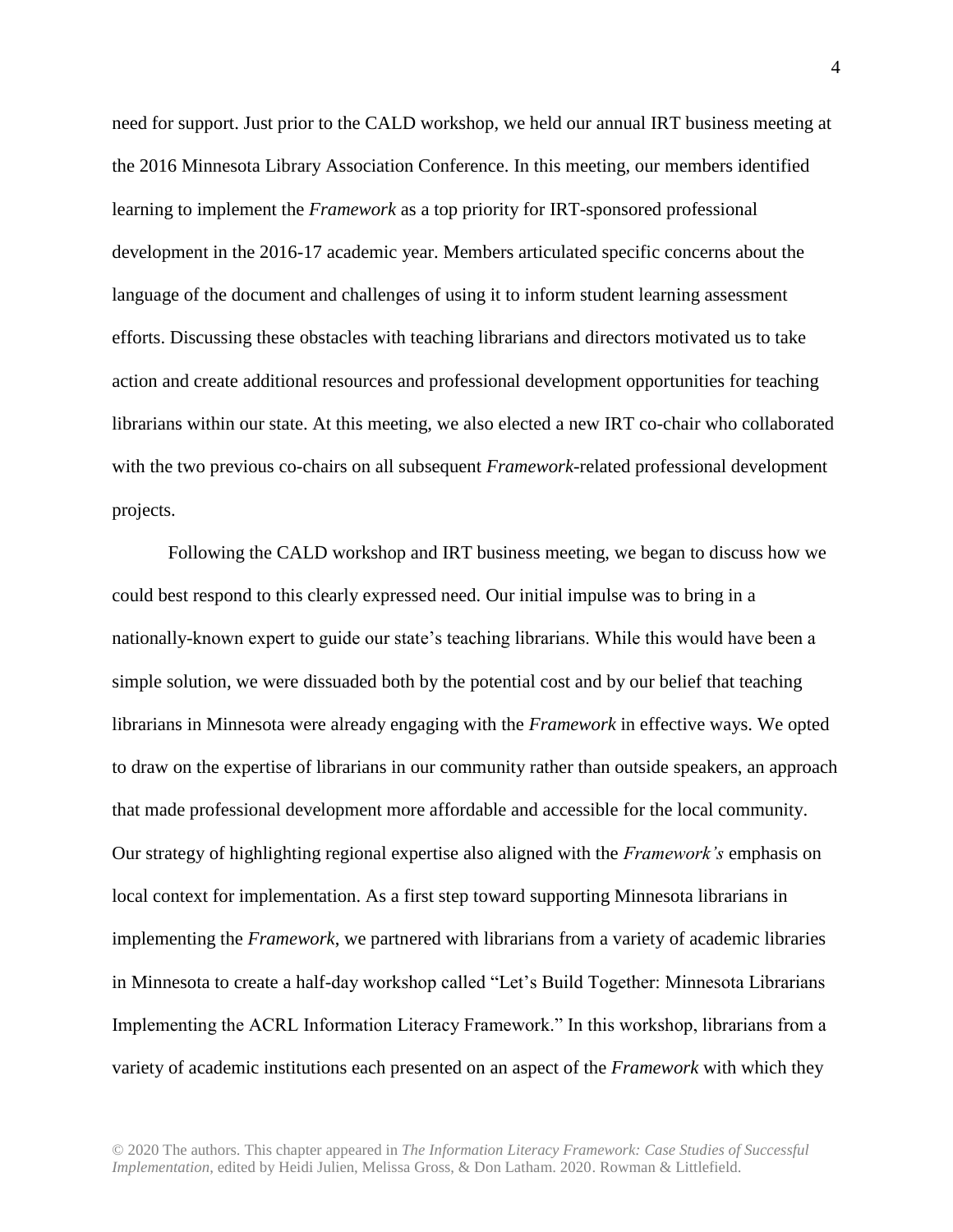had expertise. Presenters covered a wide range of topics including creating an information literacy road map at your institution, writing lesson plans and student learning outcomes, performing outreach to faculty, assessing affective components of learning, and using rubrics with the *Framework*. The workshop demonstrated that each librarian was drawing from a unique context and that by coming together to share, we were able to address many of the commonly identified barriers to engaging with the *Framework* without a significant investment of money or time.

In addition to the workshop, we knew that we needed to support deeper learning by providing additional opportunities for long-term engagement with the *Framework*. Because time had emerged as a key barrier to *Framework* implementation, we wanted to create a flexible, selfpaced professional development resource that would be accessible regardless of location, financial means, or previous experience with the *Framework*. With these considerations in mind, we decided to adapt the 23 Things model of professional development, first developed by Helene Blowers to help Charlotte Mecklenburg Library staff members learn about web 2.0.<sup>10</sup> By providing twenty-three prompts that invite participants to explore a broad topic in an online environment and offering incentives for participation, this model encourages ongoing collaborative learning. The 23 Things model has been used for a variety of audiences and purposes, including a program coordinated by Metronet, a multitype library network in Minnesota, called 23 Mobile Things, which challenged participants to complete twenty-three online activities related to mobile technology.<sup>11</sup> One IRT co-chair had previously participated in this program, and this prior experience with the 23 Things model inspired us to apply it to learning about the *Framework*.

#### Solution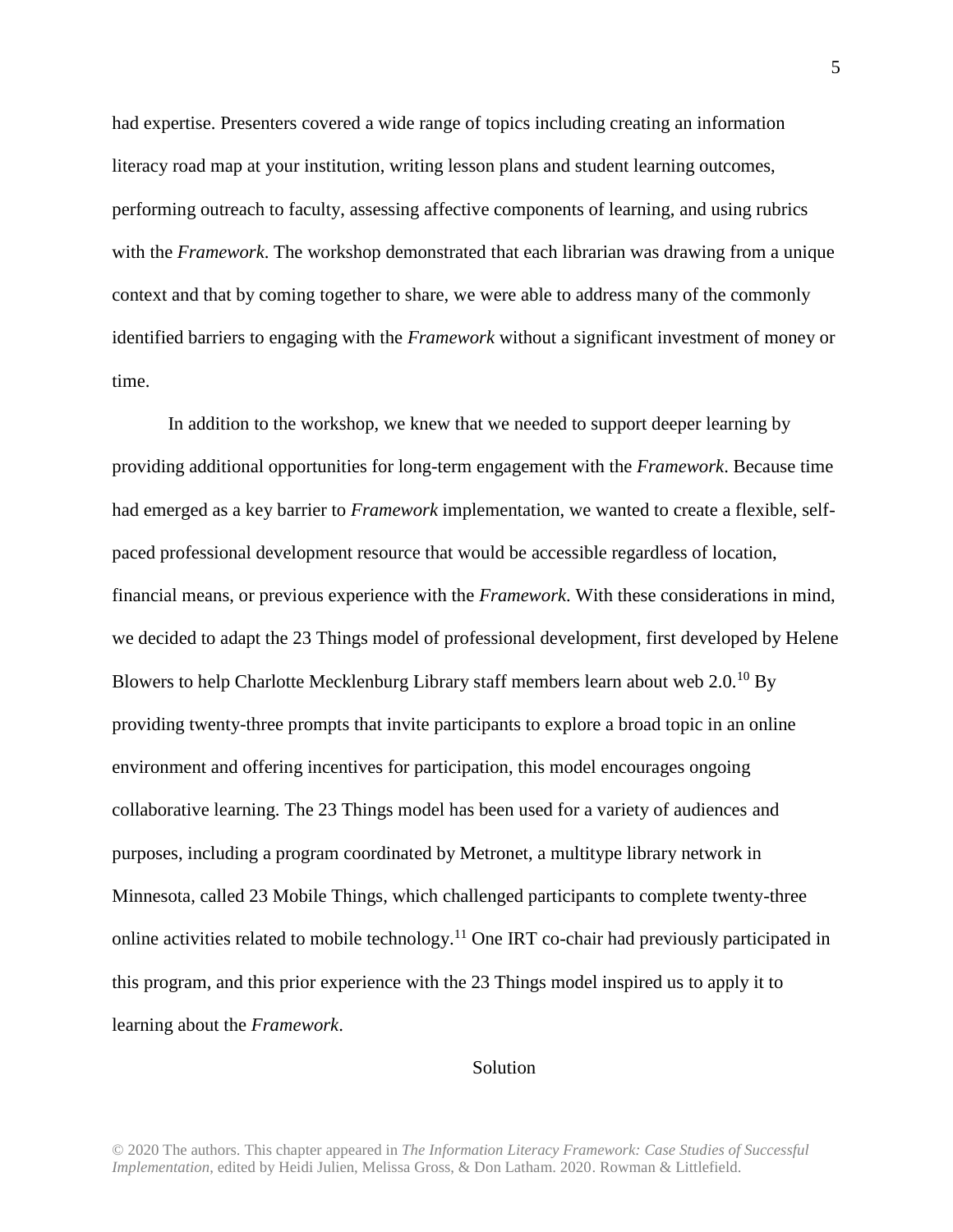The structure and content of 23 Framework Things was developed based on the theories that inform the *Framework*, themes from the literature, and our experiences delivering *Framework*-related in-person professional development. The feedback we gleaned from our local community and patterns from the literature enabled us to take a user-centered approach to designing 23 Framework Things. At the outset, we focused our energy on designing a program to alleviate frequently cited barriers and address "stuck places" commonly experienced by newcomers to the *Framework*. As we began to promote the program on listservs, librarians from beyond Minnesota asked if it could be made available outside the state. Based on this interest, we opened participation to any interested person regardless of location.

Each of the 23 Things addresses a different aspect of the *Framework*, including metacognition, social justice, pedagogy, outreach/marketing, and assessment, among others. Each Thing includes *Framework*-related resources such as readings, videos, or examples of the *Framework* in practice. Participants are asked to respond to the resources provided by writing a reflection or discussion post, creating or adapting a lesson plan, or identifying stakeholders or partners to apply what they have learned to their specific teaching role and/or institutional context. In addition to communicating via comments, the program also makes use of Flipgrid<sup>12</sup>, a free online tool that allows participants to post video responses. To add structure and cohesiveness to the program, we organized topics into four tracks: Assessment, At Your Institution, Frame Focus, and Pedagogy. Each of these tracks includes prompts designed to help librarians overcome common barriers to *Framework* implementation.

#### Theory and Practice

In the introduction to the *Framework* and supporting literature, metaliteracy, threshold concepts, and Understanding by Design are referenced as having significantly informed the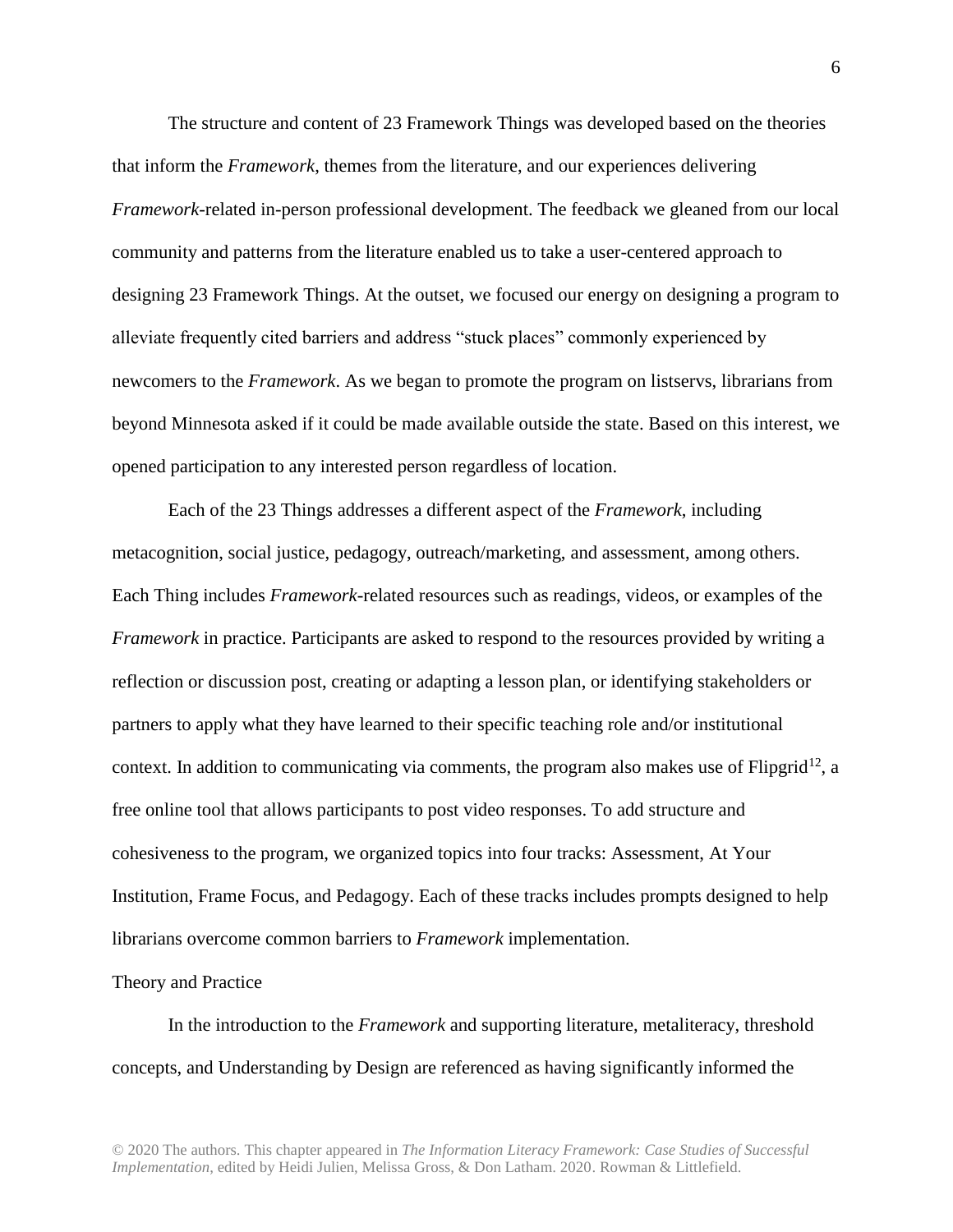*Framework's* design and the approach to information literacy it advocates.<sup>13</sup> These three concepts represent some of the areas where the *Framework* is a significant departure from the *Standards.* Because of this, we incorporated these conceptual understandings into not only the content, but the design of 23 Framework Things. As we were selecting topics to include among the 23 Things, we reflected on our own "threshold moments" when we were learning about the *Framework*. Meyer and Land define threshold concepts as

akin to a portal, opening up a new and previously inaccessible way of thinking about something. It represents a transformed way of understanding, or interpreting, or viewing something without which the learner cannot progress. As a consequence of comprehending a threshold concept there may be a transformed internal view of subject matter, subject landscape, or even worldview.<sup>14</sup>

We narrowed our long list of potential Things by focusing on obstacles to understanding and concepts that aligned with our own experience and the literature (Thing #2: Threshold Concepts, Thing #13: Understanding by Design, Thing #19: Metacognition, Thing #23: Assessing Dispositions, the Frame Focus track, etc.). Though we may not have been fully aware of it at the time, by focusing the conceptual understandings that we wanted participants to walk away with after participating in 23 Framework Things, we were employing a model akin to Wiggins and McTighe's "backward design" approach.<sup>15</sup>

The *Framework*, influenced heavily by Mackey and Jacobson's research on metaliteracy, also emphasizes metacognition and affective learning.<sup>16</sup> For this reason, we designed our prompts to include opportunities for participants to reflect on their feelings about and experiences with the *Framework* and *Standards*. As one participant noted,<sup>17</sup>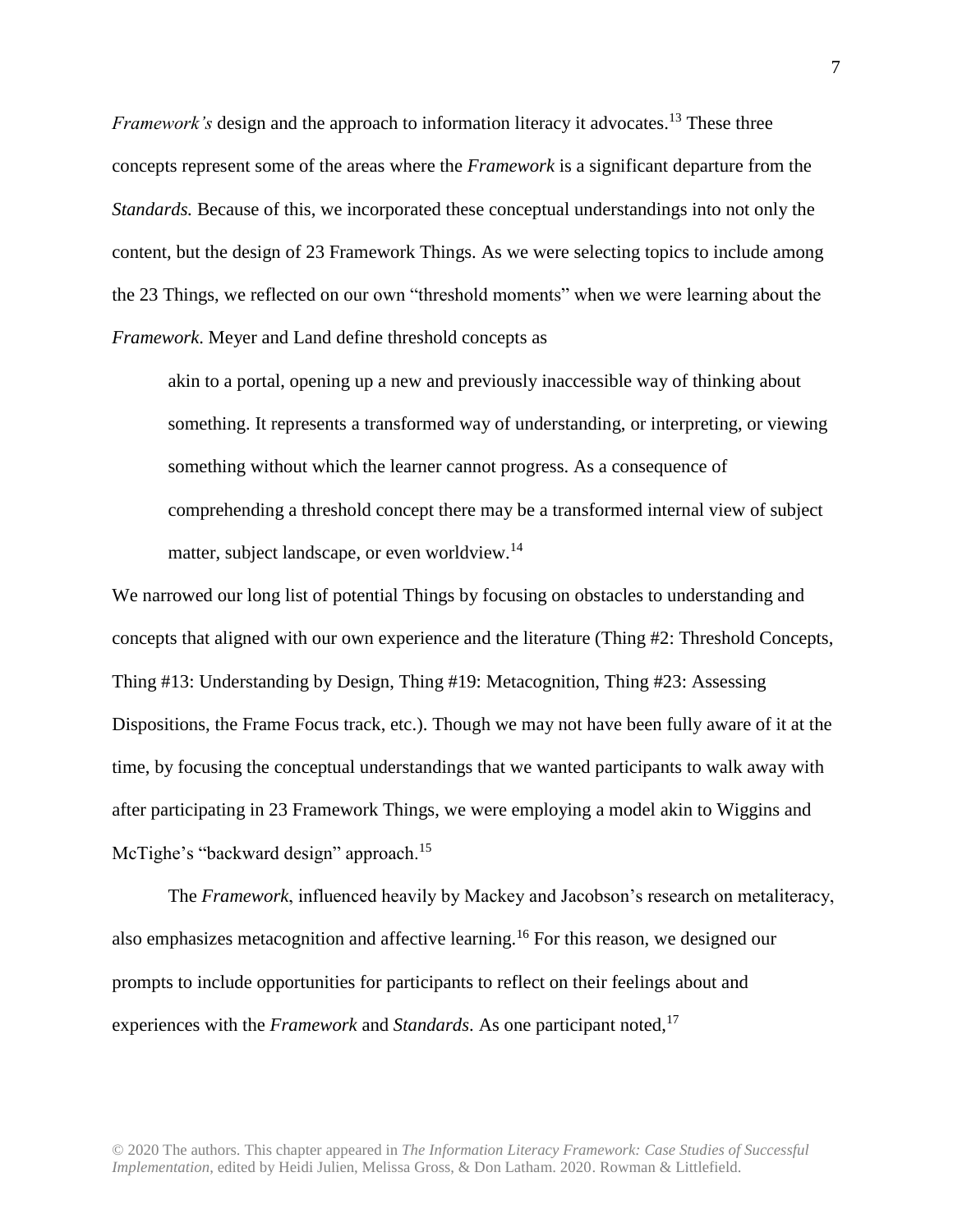The Things were great because they made me dig deep into my own thinking and reflect upon why I was responding in this way or that way about a Frame or something in relation to one of the Frames. Basically, 23 Framework Things was a massive exercise in metacognition for those of us who need to help our students understand their own metacognitive processes.<sup>18</sup>

By designing each Thing with a reading to promote deep thinking and a prompt (discussion post, activity, reflection, etc.) to encourage application of theories and big concepts, participants experienced multiple metacognitive moments, making their learning visible and facilitating greater engagement with the *Framework*. As one participant reported, "Reading one to three theoretical articles helped to put the topic in context and then creating and or discussing practical applications of the theory and the *Framework* helped to make the topic practical and useful."<sup>19</sup>

This mixture of theory and practical application challenged participants to negotiate between their understanding and the specific and varied contexts in which they were working. Highlighting the *Framework*'s emphasis on local context for implementation, participants were consistently invited to consider institutional factors when developing strategies for instructional design, assessment, or outreach to faculty. Additionally, the "choose your own adventure" structure acknowledged that different readings and activities will be a better match for participants in different contexts and situations.

#### Responding to barriers

We were aware that librarians had experienced barriers to engaging with the *Framework*, thus we felt it was important to address as many of these as we could during the 23 Framework Things design process. In the literature and through our previous *Framework*-related professional development experience, we found that many librarians describe using the *Framework* to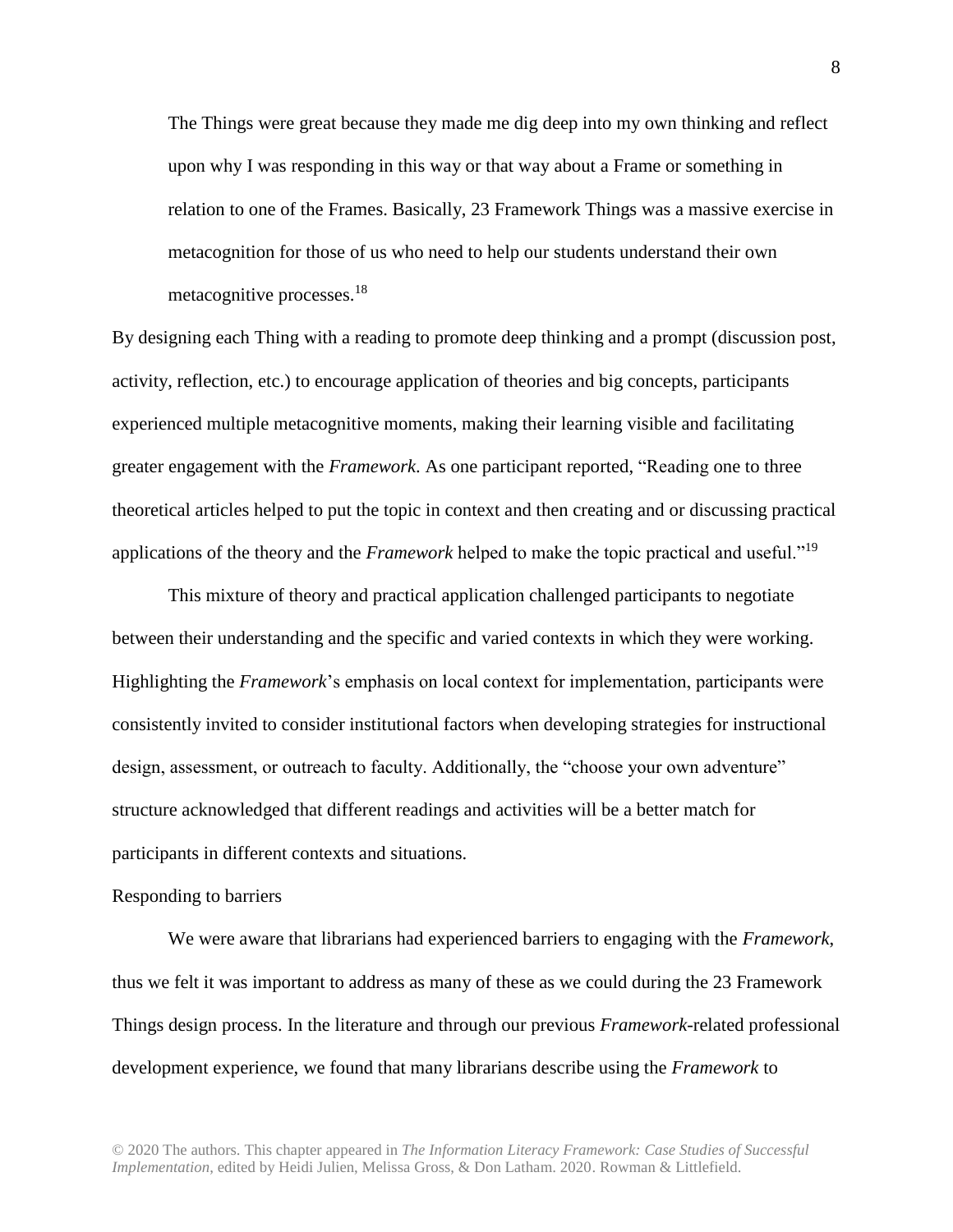develop assessment strategies as a struggle. With this in mind, we created an assessment track to give participants tools and a forum to tackle a variety of assessment challenges including Thing #11: Writing Student Learning Outcomes, Thing #17: Curriculum Mapping, Thing #20: Rubric-Based Assessment, and Thing #23: Assessing Dispositions. Things from the Assessment track were frequently identified by participants as important to their learning. As one participant put it, "I'm rubbish at writing SLOs, so it was great practice."<sup>20</sup> Another participant described the value of learning to assess the affective dimension of learning: "Thing #23 not only gives a rationale for assessing affective outcomes, but some ideas for how to do so. How can we engage with our students, if we ignore their feelings?"<sup>21</sup>

Things were also created to respond to questions about collaborating with faculty and applying the *Framework* to specific institutional contexts. Communicating about the *Framework* to faculty was addressed in Thing #12: Collaborating with Faculty, Thing #15: Collaborating with Writing Programs, and Thing #16: Discipline-Specific Instruction. Knowing that participants were coming from a variety of institutions where they held a range of roles, we created an At Your Institution track and designed prompts such as Thing #14: One-Shots & IL Courses with multiple entry points and opportunities for participants to apply their learning to their own institution. Participants indicated that this emphasis on local adaptation helped them grasp the flexibility of the *Framework*. One reported, "The early discussions about the *Framework* often mentioned how it was adaptable to local needs. Between the readings and my fellow participants' posts, 23 Framework Things proved that point repeatedly and in a concrete way."<sup>22</sup>

Another common barrier to implementing the *Framework* is the theoretical nature of the document and the ways in which it is a departure from the *Standards*. To help participants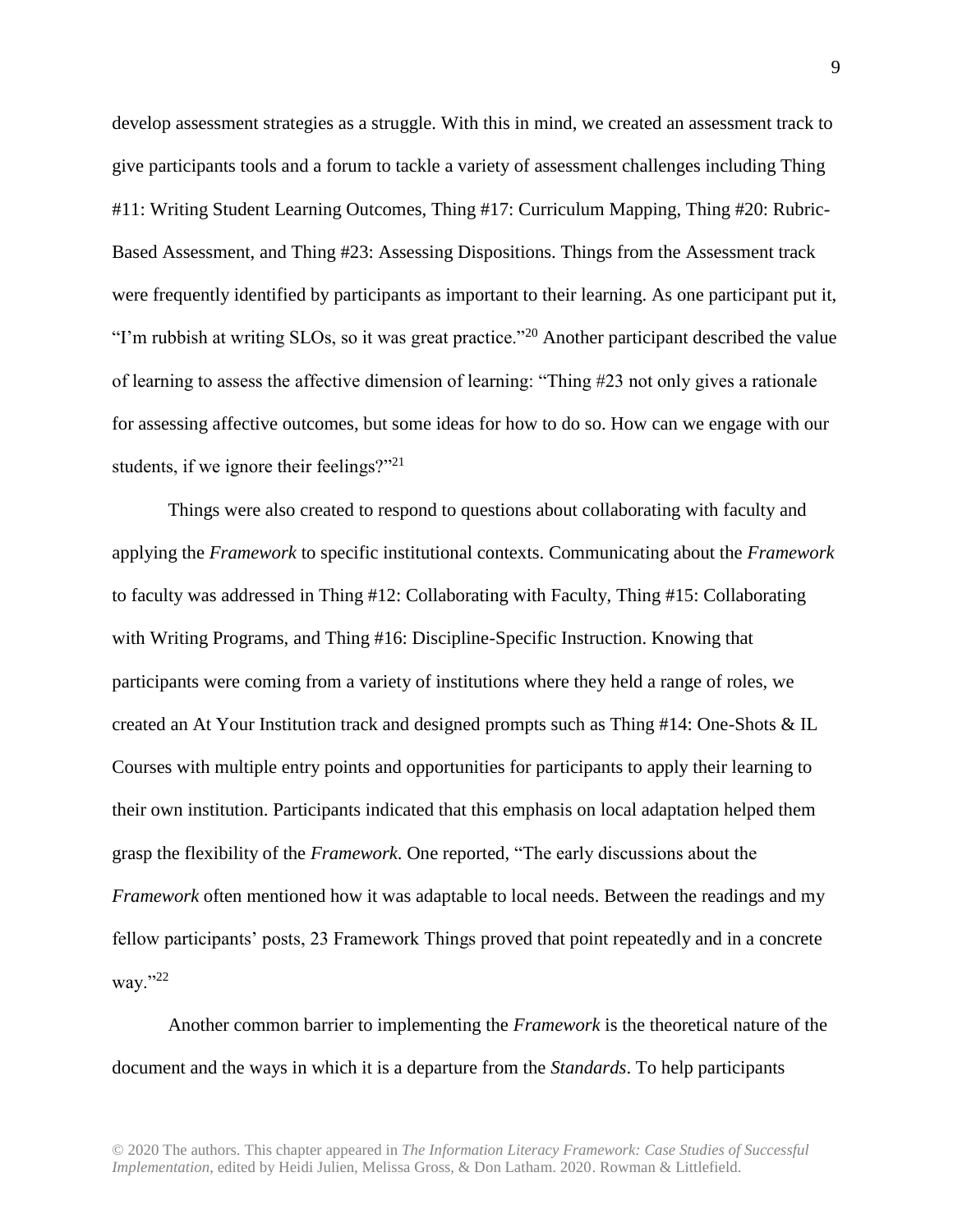engage with the theoretical foundations of the *Framework*, we included a Pedagogy track that addressed the Understanding by Design approach to instructional design (Thing #13), metacognition (Thing #19), and threshold concepts (Thing #2). For Thing #1, we selected Foasberg's article outlining the way that the *Framework* responds to critiques of the *Standards* and the pedagogical implications of new understandings of information literacy.<sup>23</sup> Comments and feedback to 23 Framework Things and in-person workshops and trainings reveal that the theoretical underpinnings are not always clear to newcomers to the *Framework* and participating in Thing #1 was a "threshold moment" for many.

While many Things addressed the learning theories that inform the *Framework*, we also intentionally included prompts that encouraged participants to take concrete steps to apply the *Framework* to their teaching practice. For example, Things from the Frame Focus track invited participants to design or adapt a lesson plan for each Frame and share it via the ACRL Framework for Information Literacy Sandbox<sup>24</sup> or Project CORA.<sup>25</sup> Participants indicated that these Things served as a starting point for applying the *Framework* at an individual level. For example, one stated, "Even if I personally can't create change at an institutional level, my engagement with students can be refreshed and renewed by looking at instruction in all its forms (at the desk, online, in the classroom, etc.) through a new lens.<sup> $26$ </sup>

Time is another frequently mentioned barrier to engaging with the *Framework*. Many librarians expressed that it was challenging to learn a new approach to teaching information literacy while juggling busy teaching loads and other job responsibilities. By leveraging the 23 Things' "choose your own adventure" model, we were able to meet participants where they were both in terms of knowledge and experience with the *Framework* and in regard to the amount of time they could dedicate to exploring the *Framework's* various nuances. In interviews with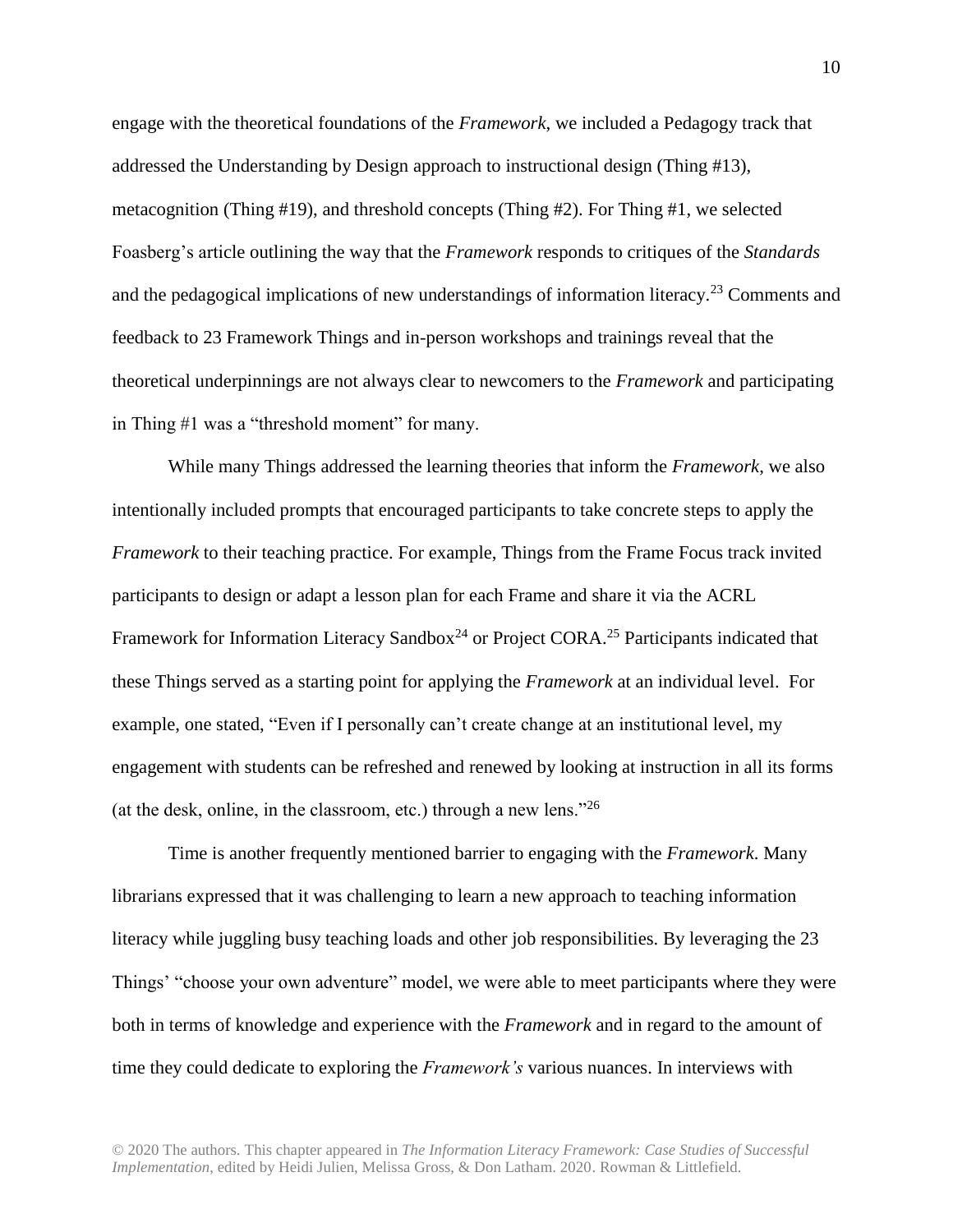participants, we heard that part of what made 23 Framework Things so accessible was that it was broken into manageable chunks and allowed for divide and conquer approaches to content. This structure allowed for multiple paths to learning (chronological, track-based, ad hoc, institutionally-specific, interest-based, etc.) and enabled both seasoned instruction librarians and newly-credentialed librarians to enhance their understanding and improve their teaching practice. Many participants indicated that because the content of 23 Framework Things was broken into chunks, it was easier to incorporate learning about the *Framework* into their regular work schedules. One participant suggested that the program helped her take more time for learning and reflection than she would typically allow herself: "I had to give myself permission to just sit and think, process things, and then write about it. I don't always take that time or have the vehicle to do that. This gave me that time and a reason for doing it."<sup>27</sup> By encouraging participants to complete the Things at their own pace, the program supports long-term engagement with the *Framework*, resulting in the deeper learning called for by the *Framework*.

This flexible structure also facilitated group participation and many participants chose to approach the content collaboratively. Some participants paired up with a colleague at their institution and compared notes, while others chose to formally adopt parts of 23 Framework Things as a departmental professional development tool or assignment. Affinity groups could also complete the program together. For example, the Literatures in English section of the Association of College and Research Libraries invited us to present a webinar to their members followed by Twitter chats centered around *Framework* topics relevant to their group's context and focus. By incorporating flexibility into the design, users were able to make use of 23 Framework Things in unexpected ways that fit their context and needs.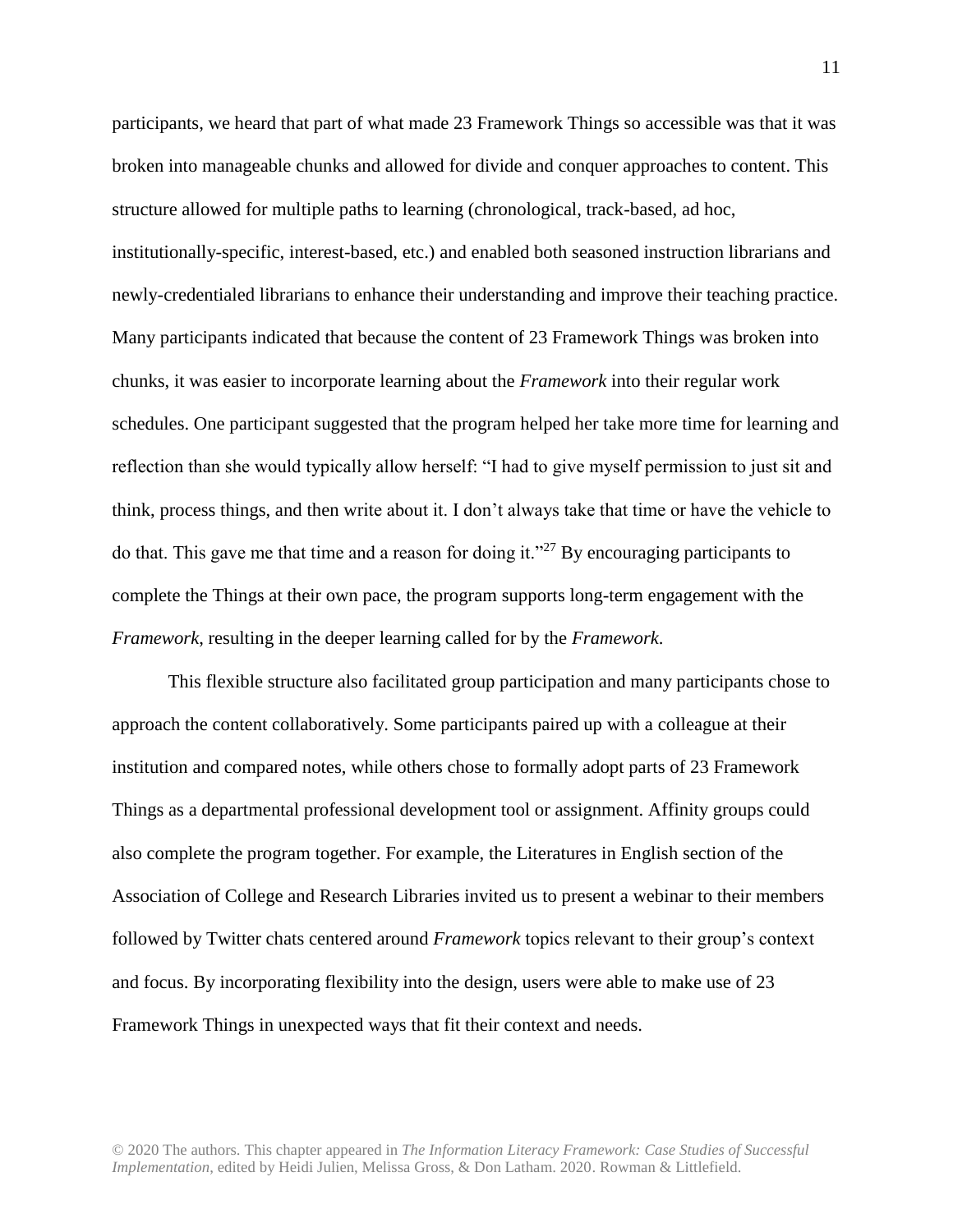Engagement

There are a plethora of free online professional development options available to librarians. To ensure that 23 Framework Things attracted participants and sustained participation, we developed a visually appealing platform and used several strategies for engagement including game-based incentives like prizes and leaderboards, formative assessment to improve the user experience, and email reminders that highlighted certain things and brought 23 Framework Things back to the forefront of participants' attention.

Reflecting the *Framework's* emphasis on research as "an ongoing conversation in which information users and creators come together and negotiate meaning,"<sup>28</sup> we selected WordPress.com as the platform where users can communicate with each other, share ideas, and ask questions via comments. We also selected Wordpress.com as our website content management system due to previous experience with the platform and the availability of free, attractive layout templates. Knowing that each of the 23 Things could be selected by participants to complete in any order, we chose a template that allowed each Thing to be selected from the homepage. Each Thing was represented by a custom clickable image that displayed the number of the Thing and a background representing which track the Thing is a member of (see figure 1).<figure 1 near here> We intentionally created a visual layout with engaging graphics that would make the site approachable and intuitive by making each Thing easily accessible instead of using complex site navigation.

To motivate participants, we offered incentives for participation and completing portions of the program based on a tiered system. Participants who completed a track were sent a button that we designed based on the name of the track. For example, completing the Pedagogy track awarded the participant a button with an image of whiteboard markers and the text "pedagogy: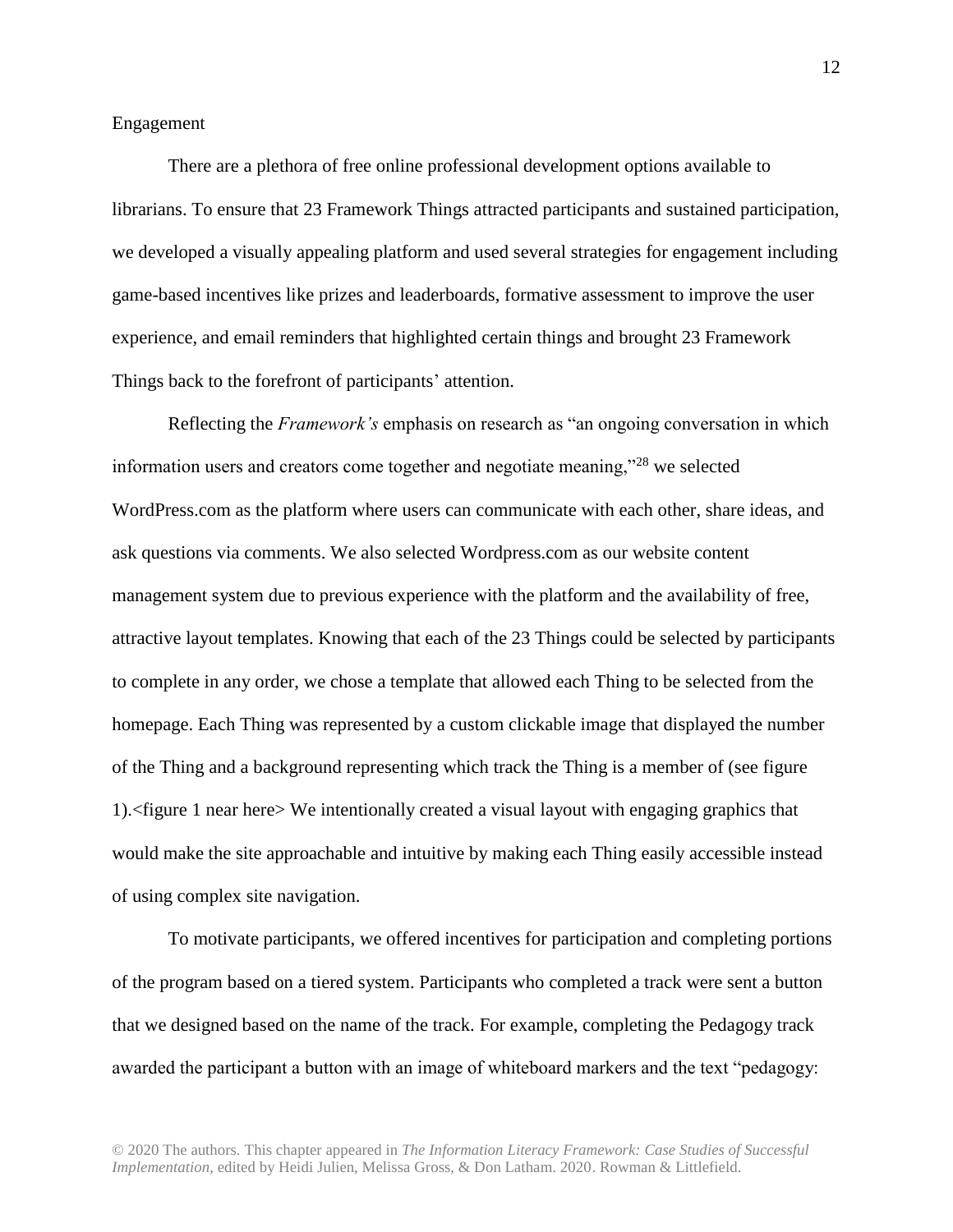teaching is learning" (see figure 2).<figure 2 near here> These buttons were made in bulk using a button maker machine at one of our libraries, then sent out with a letter confirming track completion. A button and certificate were sent for every track completed. Completing tracks also entered participants into drawings for prizes. The more tracks completed, the more drawings were entered and the prizes for each successive track were more valuable. Though most participants were more motivated by learning about the *Framework*, these external motivators served as a reward for those engaged in the program, according to interviews and surveys.

To incentivize participants to complete more Things and add an element of gamification, a leaderboard was created to show the progress of participants who opted to have their name included the list (see figure 3).<figure 3 near here> As a participant completed more Things, their name rose up the leaderboard. This was a small incentive that built on people's sense of competition to encourage progress through the program. Participants took different forms of inspiration from the leaderboard. As one participant put it, "Though I don't consider myself a competitive person, I want to grow as a professional--compete against myself, you could say: The leaderboard helped me track my progress."<sup>29</sup> In contrast, a participant in a mid-program survey commented that the incentives brought out their competitive side, motivating them to finish the program. We maintained the leaderboard and offered prizes, buttons, and other incentives to participate from April 2017 to August 2018. Though we are no longer offering prizes or updating participants' progress, 23 Framework Things remains open and accessible to those who still find the resources and forum to be a useful tool for engaging with the *Framework*.

While much of our engagement was based on fun and lightheartedness to encourage participation, we also conducted a feedback survey of participants midway through the program. This provided us with insight into what held participants back from progressing further into the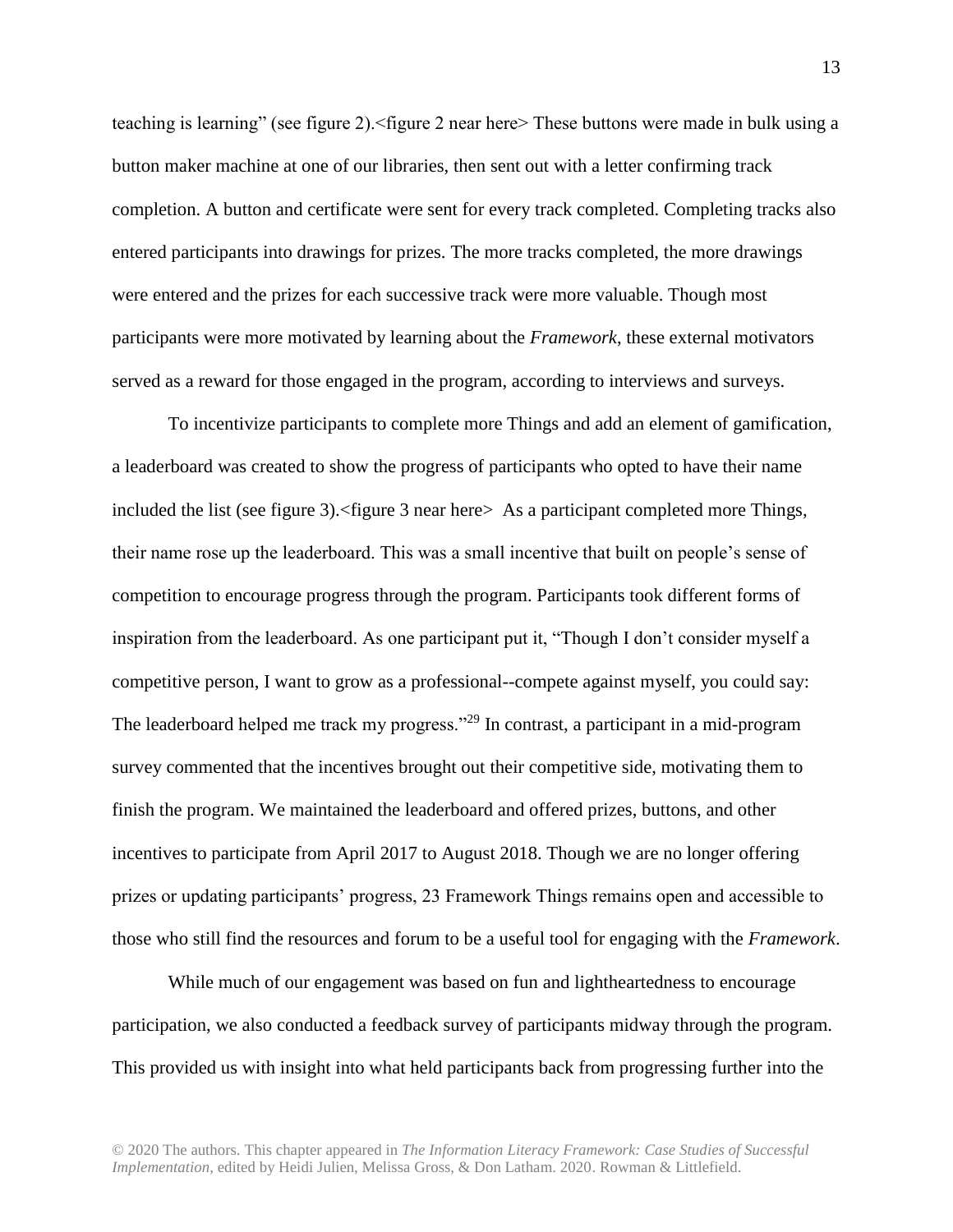program and what we could do to make the program more manageable. The feedback told us that some of the Things were too text-heavy and required too much work to complete. Participants also requested open access readings whenever possible and suggested that reminder emails would be useful to encourage progress. The survey results prompted us to streamline each Thing for length and clarity and to make participant email reminders a regular part of our work on the program. We also made changes to the program based on our observation of participants' written responses to Things. Participant comments were often much more substantial and in-depth than we expected, making it difficult for participants to complete all 23 Things within our original timeframe. This was confirmed by survey participants who requested more time to complete the program. In response to this feedback, we extended the timeframe in which participants could earn incentives by several months.

Sustaining participant engagement in 23 Framework Things was an ongoing process that took several forms. As a subunit of the Minnesota Library Association (MLA), we worked with the MLA to post announcements and information about 23 Framework Things on their social media outlets. To encourage continued participation beyond Minnesota, we sent regular emails to the ILI-L and ACRLFrame listservs. Further use of the program was prompted by emails we sent to all participants every month or two. With these emails, we reminded participants about the program and featured a few of the Things and how they could be useful to their practice. Messages were lighthearted in tone and the 23 Framework Things logo was often modified to fit the theme of that month's message (see figure 4).<figure 4 near here>

#### Collaborations and Communities of Practice

Our collaboration was key to the success of 23 Framework Things. Given the project's scale, it would not have been possible to complete the work involved without shared effort and a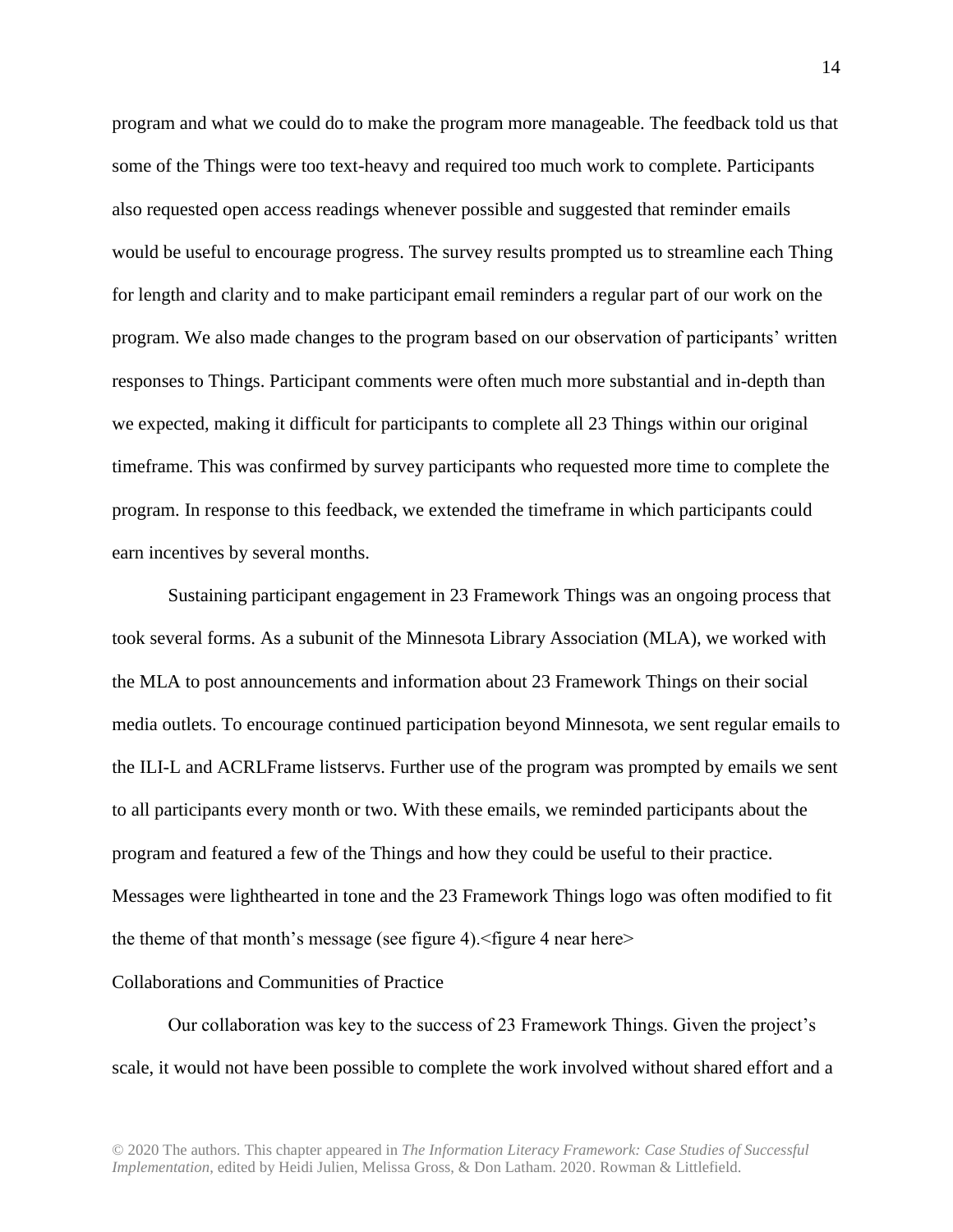sense of accountability to each other that motivated us to stay on track. Beyond distributing the workload, our different backgrounds, areas of expertise, and work experience informed the development of the Things and ensured that the site was relevant for a range of users with a variety of needs and contexts. The collaborative process of creating the site made the three of us more aware of the significant role that community plays in responding to a professional change on the scale of the *Framework*. Our experience of building community with each other through the process of developing the program led us to the realization that 23 Framework Things had the potential to serve as a *Framework*-focused community of practice. Wenger defines communities of practice (CoPs) as "groups of people who share a concern, a set of problems, or a passion about a topic, and who deepen their knowledge and expertise in this area by interacting on an ongoing basis."<sup>30</sup> Lave and Wenger developed the concept of CoPs to illustrate the ways in which learning is "situated" as part of a social, community-based process, not an individual act.<sup>31</sup>

The nature of communities of practice makes them an effective tool for engaging in ongoing learning about the *Framework*. Nichols Hess argues that adult learning theory provides guidance for anyone interested in designing *Framework*-related professional development.<sup>32</sup> Drawing on transformative learning theory, she identifies the *Framework* as a "disorienting dilemma" for many librarians, and describes the phases of learning librarians may need to progress through in order to "transform [their] habits of mind and frames of reference."<sup>33</sup> In order to support librarians who are navigating this transformational process, Nichols Hess suggests that "providing collaborative environments where academic librarians can learn from each other may help them to acquire the necessary knowledge and skills required to embody a new instructional role, develop a plan to enact change in their teaching practices, or determine how to renegotiate or build relationships around their new understandings of information literacy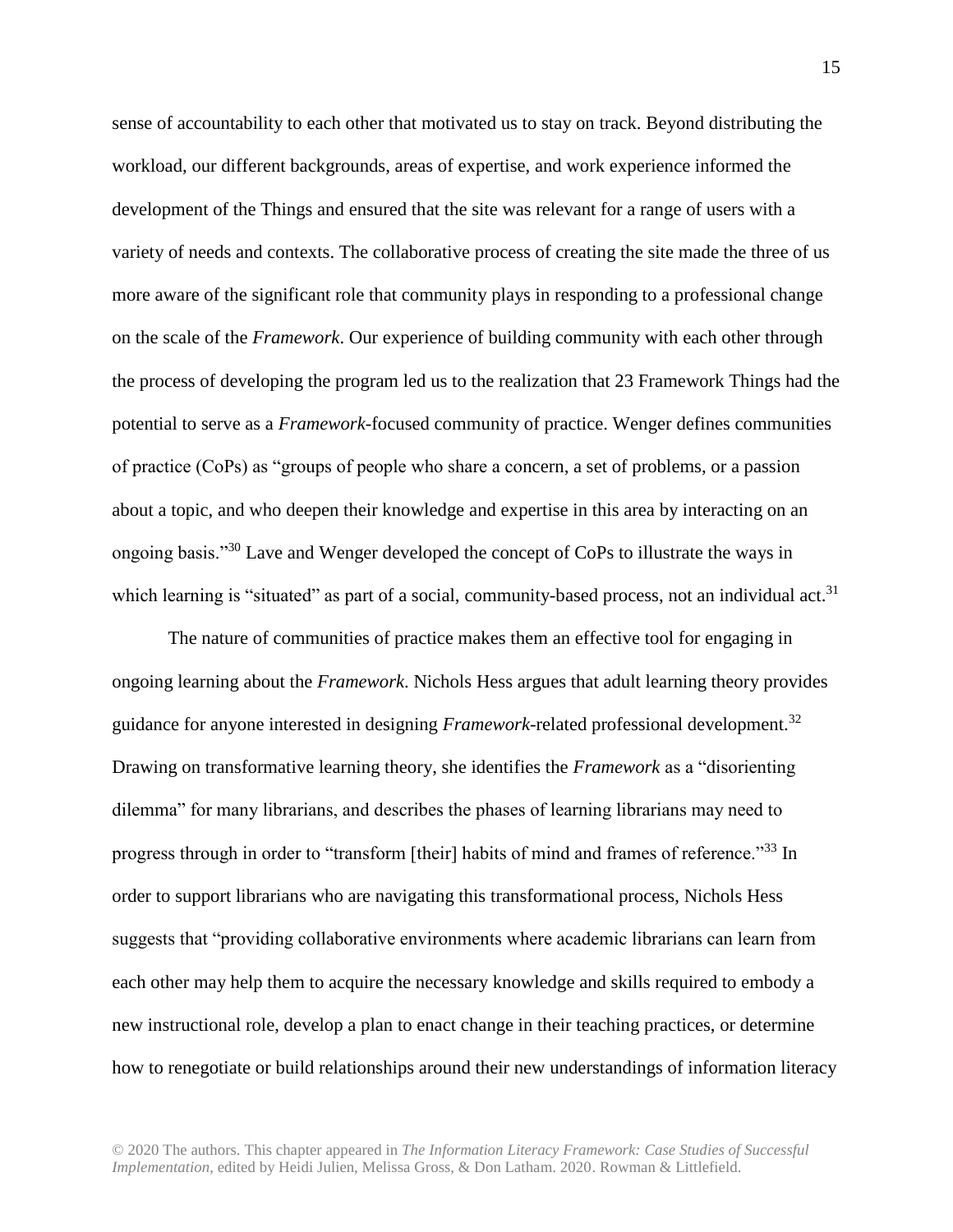instruction."<sup>34</sup> Based on social learning theory, Nichols Hess suggests that librarians may benefit from working through the process of change collaboratively.<sup>35</sup> As a virtual CoP, 23 Framework Things offers a community structure to support the kind of social learning that Nichols Hess describes.

Communities of practice can also enable librarians to address many of the challenges of *Framework* implementation we have encountered in the literature and in our own experience. Through shared effort and expertise, CoPs may reduce the time commitment required for learning about the *Framework*. Wenger, McDermott, and Snyder (2002) note that communities of practice help participants to "be more daring in taking risks or trying new things, knowing they have a community to back them up."<sup>36</sup> This sense of security may alleviate the trepidation and disorientation Nichols Hess suggests that librarians may experience while learning to implement the *Framework*. CoP participants can also focus their collaborative efforts on common obstacles to understanding or implementing the *Framework*, including its theoretical nature and emphasis on conceptual understandings, the challenge of incorporating *Framework* concepts into one-shot sessions, and the complexities of developing collaborative relationships with faculty.

23 Framework Things participants highlighted ways in which the community structure of the program impacted their learning. One participant described the program as "a little bit like journaling with a discussion board. I really appreciated learning from other people. I would use this structure again for other topics as well. It was a wonderful way to bring people together."<sup>37</sup> In addition to benefiting from the built-in community of 23 Framework Things, participants also described instances in which they shared 23 Framework Things content within existing communities of practice. One participant recommended a reading from Thing #23: Assessing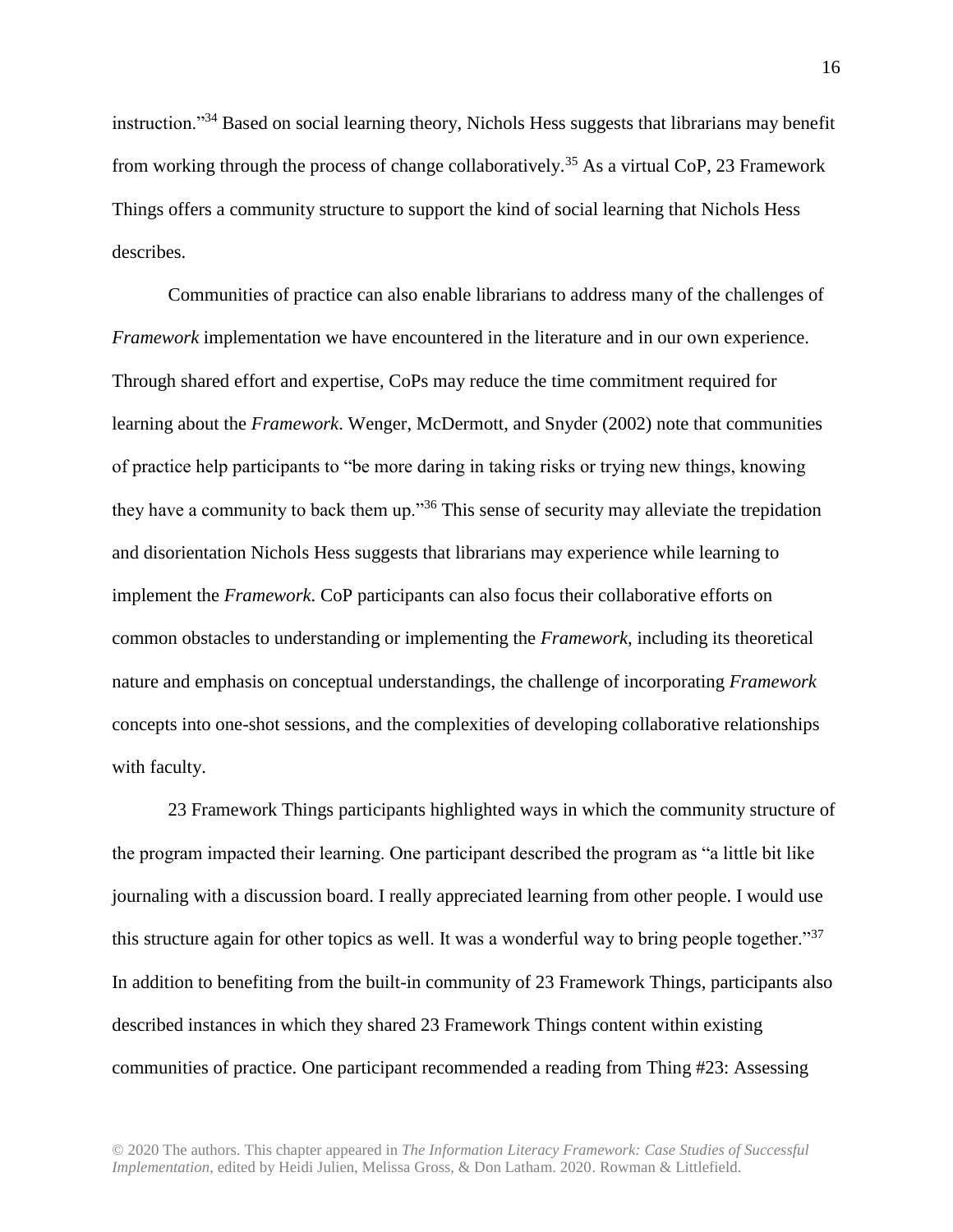Dispositions for a staff retreat, generating productive conversation and progress toward writing affective outcomes.<sup>38</sup> The Research & Learning Services department of one library participated in 23 Framework Things as a group, dividing Things up among team members and sharing what they learned in a series of meetings held throughout the summer and fall of 2018. In an interview, the department head expressed, "Being able to talk as a group is nice versus doing it alone. If multiple of us had done it individually, we still would've tried to come together and have some conversations as a group. There's value in that and we have a practice of doing that." $39$ 

In the process of creating and promoting the program, IRT co-chairs collaborated with many partners. Thing #22 was guest-written by Heather Collins, Joelle Pitts, and Matt Upson of the ACRL Instruction Section Innovation Award-winning New Literacies Alliance.<sup>40</sup> For Things #19 and #23, many experts from the library community, including Framework Task Force member and co-editor of the book *Metaliteracy in Practice*<sup>41</sup>, Trudi Jacobson; ACRL Framework workshop<sup>42</sup> co-designer and presenter Lindsay Matts-Benson; and Assessment in Action<sup>43</sup> project leaders Kim Pittman and Ken Liss, contributed short videos on metacognition and assessing dispositions. To promote the program more broadly and provide incentives for participation, IRT co-chairs partnered with regional groups including the Minnesota Library Association, Minitex, the Minnesota Council of Academic Library Directors, and Metronet. Assessment

In order to improve the program and evaluate its impact, we tracked usage statistics, delivered user surveys, and interviewed participants. At the time of writing, the 23 Framework Things website has received 50,714 views, 12,387 visitors, and 544 comments. There were 435 registered participants from forty-two U.S. states plus Washington DC and Puerto Rico.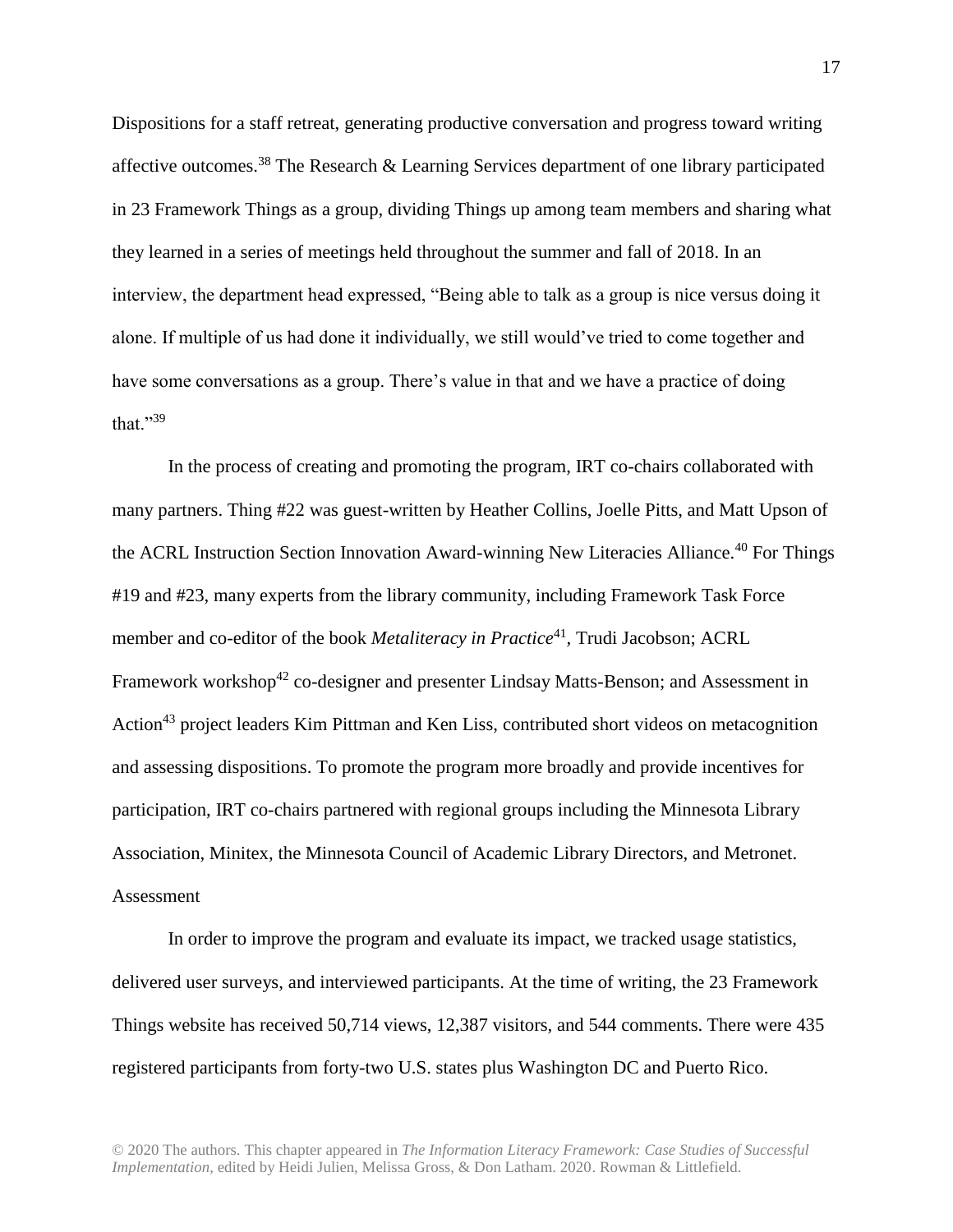Librarians from eleven countries outside the U.S (Canada, Jamaica, South Africa, UK, Germany, Netherlands, England, Ireland, United Arab Emirates, Qatar, China, and Australia) also participated.

In addition to gathering data on usage, we sought feedback from users during the program by inviting them to complete two separate online surveys. Participants were also encouraged to share feedback or ask questions of us via email at any time. Survey comments demonstrated the program's positive impact on participants, illustrating that 23 Framework Things has helped participants understand the *Framework* more fully, feel more comfortable applying it to their teaching practice and institutional context, and become more aware of available *Framework*-related resources. Interview responses from 23 Framework Things participants also demonstrated the program's value. One participant remarked:

In addition to helping me rethink how I present information on the research process in one-shot, 50-minute library information sessions, 23 Things has also influenced how I present research strategies in the writing classes I teach. Over the past academic year, I

used various hands-on resources that I first learned about while working on the Things.<sup>44</sup> Beyond the resources that participants were introduced to, some felt that the program provided a new view of their information literacy practice, with one participant stating,

the process can be taken in very small steps. Even if I personally can't create change at an institutional level, my engagement with students can be refreshed and renewed by looking at instruction in all its forms (at the desk, online, in the classroom, etc.) through a new lens. The 23 Frameworks Things helped me make some concrete changes to how I taught by finding new energy and ideas.<sup>45</sup>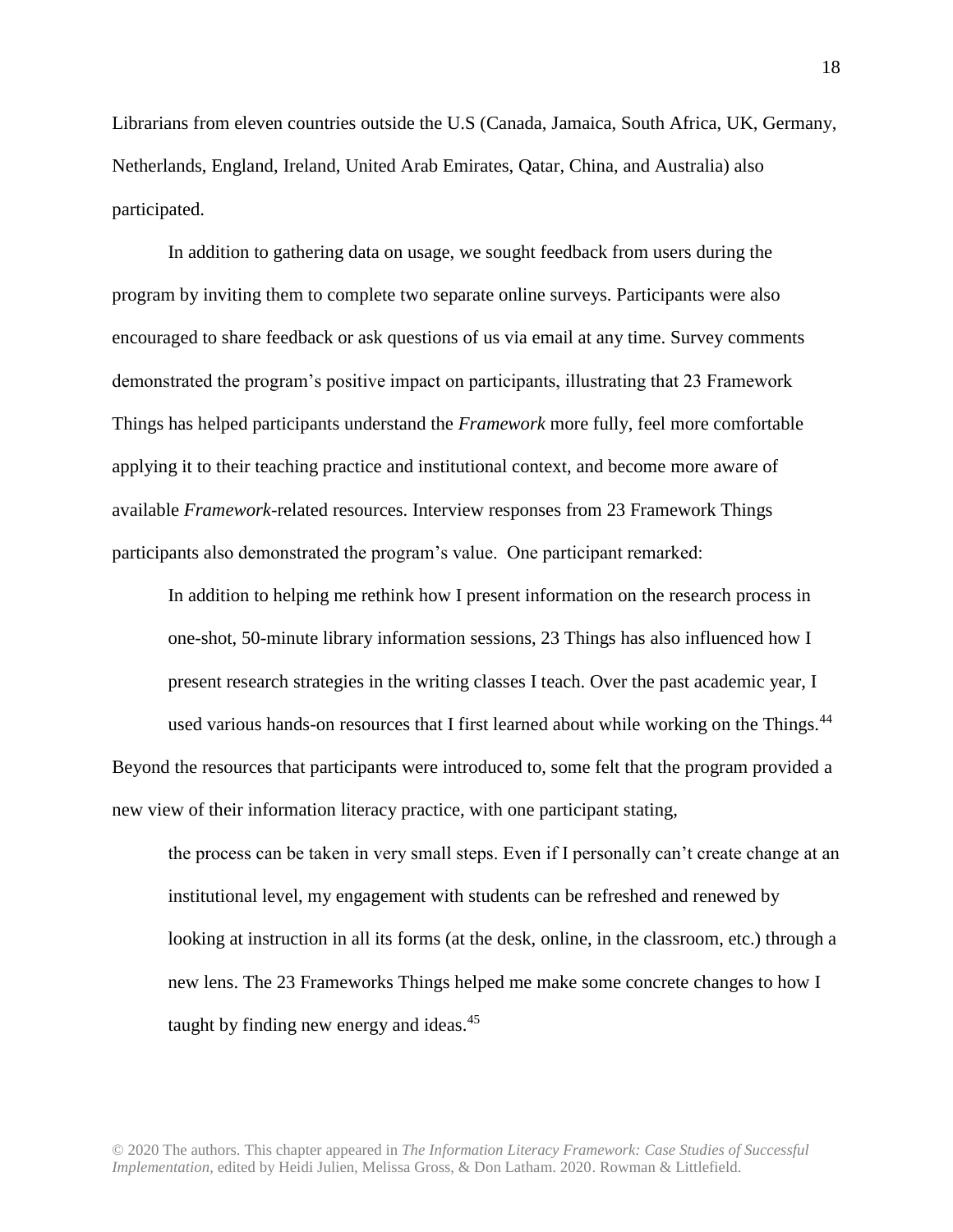For some, it simply served as a starting point for digging into the *Framework*: "23 Framework Things has introduced me to the Framework. I now have a much better understanding of Information Literacy and have a toolkit consisting of pedagogical and practical resources at hand."<sup>46</sup> Though these comments only give a sliver of insight into the impact 23 Framework Things had on participants, taken together with usage data, surveys, and other feedback, we believe that 23 Framework Things provided timely and necessary support to a variety of librarians with various needs while lessening barriers typically felt by librarians seeking professional development but lacking the funding or time to commit to other options.

#### Conclusion

Our experience creating 23 Framework Things taught us that there are many ways to approach professional development around the *Framework* or other topics, but they are most effective when you:

- design with the user in mind, considering options that address common barriers to participation including cost, time commitment, and location constraints
- build flexibility into the design so that you can accommodate a variety of needs and audiences
- use formative assessment tools such as surveys to do temperature checks and make adjustments to facilitate accessibility and engagement
- create and leverage communities of practice so that participants have low stakes affinity groups to gain inspiration from, forums to discuss ideas and issues, and safe spaces to try new approaches (and possibly fail with the cushion of a supportive community)
- collaborate with colleagues from various backgrounds who can bring different talents and experiences into the process of creating professional development tools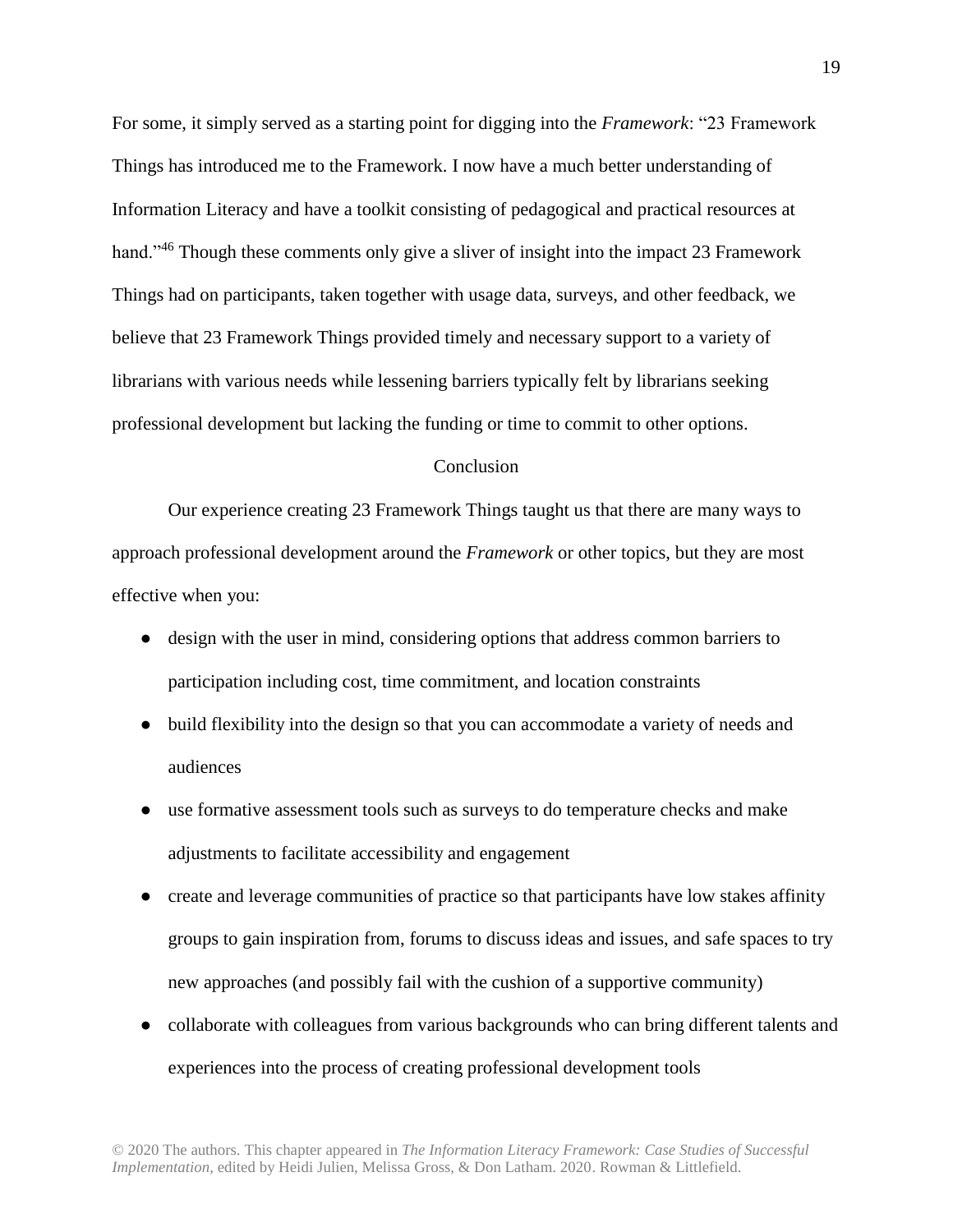Our goal for this chapter was to inspire and empower readers to develop their own communities of practice and professional development tools. Through our examples and relevant literature, we hope readers will gain confidence in learning about and applying the *Framework* no matter their institutional context or perceived barriers. We also hope that readers will be inspired by our story to tackle other challenges despite limitations imposed by time, resources, or knowledge by

finding expertise in their own backyard.

 $\overline{a}$ 

<sup>2</sup> 23 Framework Things, accessed March 1, 2019, https://23frameworkthings.wordpress.com. <sup>3</sup> Information Competency Standards for Higher Education, Association of College and Research

https://doi.org/10.1080/08963568.2018.1467169.

https://www.libraryjournal.com/?detailStory=23-things-10-years-later.

<sup>11</sup> "23 Mobile Things." Metronet, accessed March 1, 2019,

https://23mobilethingsmn.org/metronet/.

 $12$  Flipgrid, accessed March 1, 2019, https://flipgrid.com/.

<sup>&</sup>lt;sup>1</sup> Framework for Information Literacy for Higher Education, Association of College & Research Libraries, last modified January 11, 2016, http://www.ala.org/acrl/standards/ilframework.

Libraries (ACRL), Last modified January 2000, https://alair.ala.org/handle/11213/7668. <sup>4</sup> Leslin H. Charles, "Embracing Challenges in Times of Change: A Survey of the Readiness of Academic Librarians in New Jersey for transition to the ACRL Framework," *Communications in Information Literacy*, 11, no. 1 (2018): 226,

https://pdxscholar.library.pdx.edu/comminfolit/vol11/iss1/11/.

<sup>5</sup> Heidi Julien, Melissa Gross, and Don Latham, "Survey of Information Literacy Instructional Practices in U.S. Academic Libraries," *College & Research Libraries* 79, no. 2 (2018): 187, https://doi.org/10.5860/crl.79.2.179.

<sup>6</sup> Stephanie J. Schulte and Maureen Knapp, "Awareness, Adoption, and Application of the Association of College & Research Libraries (ACRL) Framework for Information Literacy in Health Sciences Libraries," *Journal of the Medical Library Association: JMLA* 105, no. 4 (2017): 349, https://doi.org/10.5195/jmla.2017.131.

<sup>7</sup> LuMarie Guth and Dianna E. Sachs, "National Trends in Adoption of ACRL Information Literacy Guidelines and Impact on Business Instruction Practices: 2003–2015," *Journal of Business & Finance Librarianship* 23, no. 2(2018): 140,

<sup>8</sup> Don Latham, Melissa Gross, and Heidi Julien, "Implementing the ACRL Framework: Reflections from the Field," Preprint, submitted 2018, *College & Research Libraries*, https://crl.acrl.org/index.php/crl/article/view/17397.

<sup>&</sup>lt;sup>9</sup> Melissa Gross, Don Latham, and Heidi Julien, "What the Framework Means to Me: Attitudes of Academic Librarians Toward the ACRL Framework for Information Literacy for Higher Education," *Library & Information Science Research* 40, no. 3-4 (2018): 266, https://doi.org/10.1016/j.lisr.2018.09.008.

<sup>10</sup> "23 Things - 10 Years Later," *Library Journal,* March 13, 2017,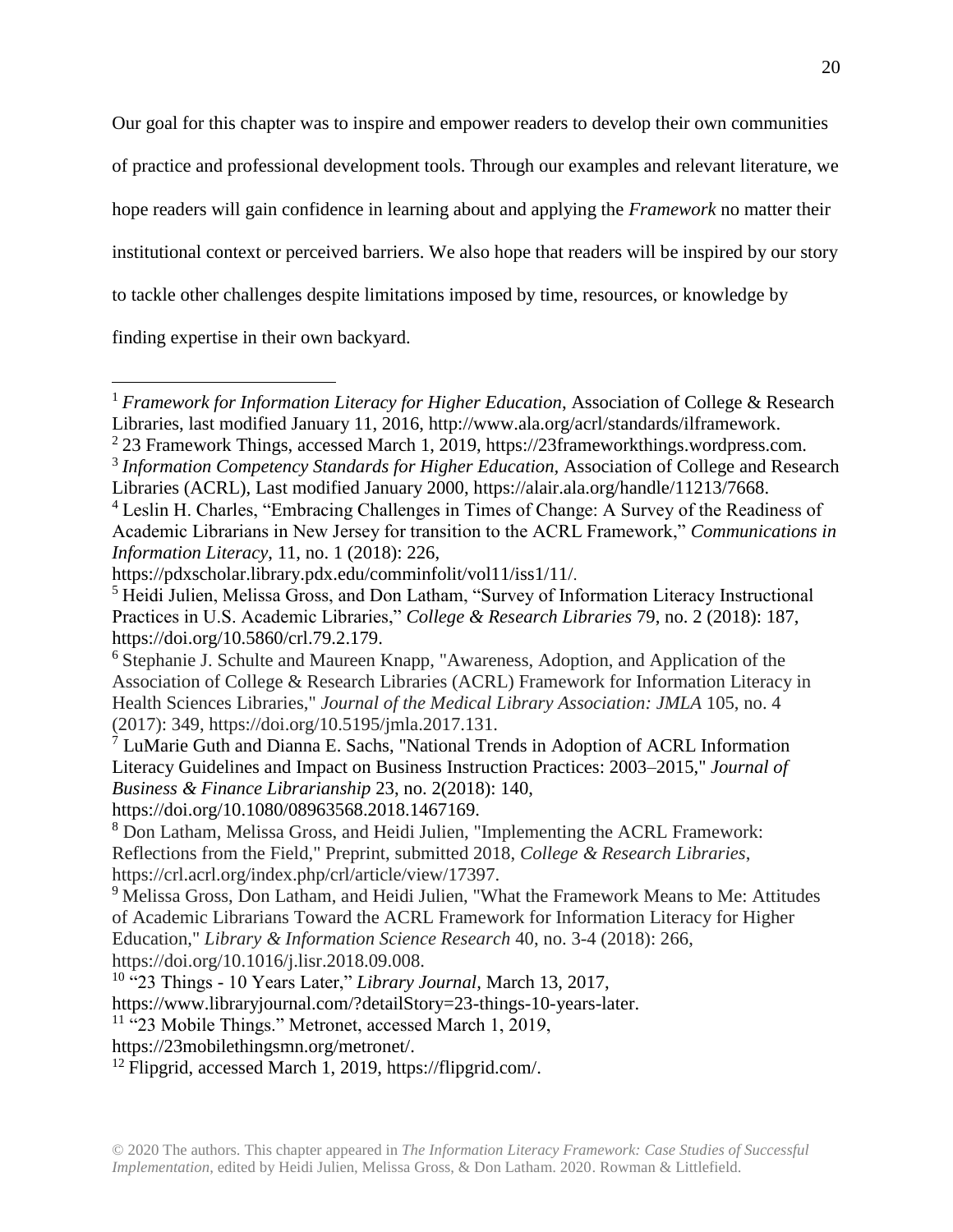<sup>13</sup> "Introduction," Framework for Information Literacy for Higher Education, Association of College and Research Libraries, accessed March 1, 2019,

http://www.ala.org/acrl/standards/ilframework.

<sup>14</sup> Jan Meyer and Ray Land, *Overcoming Barriers to Student Understanding: Threshold Concepts and Troublesome Knowledge,* (New York: Routledge, 2006), 3.

<sup>15</sup> Grant Wiggins and Jay McTighe, "Backward Design," in *Understanding by Design*, 2nd ed. (Alexandria, VA: Association for Supervision and Curriculum Development, 2004), 13-34.

<sup>16</sup> Thomas P. Mackey and Trudi E. Jacobson, "Reframing Information Literacy as a

Metaliteracy," *College and Research Libraries* 72, no. 1 (2011): 62–78,

https://doi.org/10.5860/crl-76r1.

 $\overline{a}$ 

 $17$  Between January 9-18, 2019, we conducted phone, video, and email interviews with eight 23 Framework Things participants. Their names have been withheld to protect their privacy.

<sup>18</sup> Interview with participant, January 9, 2019.

<sup>19</sup> Interview with participant, January 17, 2019.

 $20$  Interview with participant, January 9, 2019.

<sup>21</sup> Interview with participant, January 15, 2019.

 $22$  Interview with participant, January 15, 2019.

<sup>23</sup> Nancy M. Foasberg, "From Standards to Frameworks for IL: How the ACRL Framework

Addresses Critiques of the Standards," *portal: Libraries and the Academy 15,* no. 4 (2015): 699- 717, https://doi.org/10.1353/pla.2015.0045.

<sup>24</sup> ACRL Framework for Information Literacy Sandbox, Association of College and Research Libraries (ACRL), accessed March 1, 2019, http://sandbox.acrl.org/.

<sup>25</sup> Project CORA, Loyola Marymount University Library, accessed March 1, 2019, https://www.projectcora.org/.

<sup>26</sup> Interview with participant, January 17, 2019.

<sup>27</sup> Interview with participant, January 10, 2019.

<sup>28</sup> "Scholarship as Conversation," Framework for Information Literacy for Higher Education, Association of College and Research Libraries, accessed March 1, 2019,

http://www.ala.org/acrl/standards/ilframework.

 $29$  Interview with participant, January 15, 2019.

<sup>30</sup> Etienne Wenger, Richard Arnold McDermott, and William Snyder, *Cultivating Communities of Practice: A Guide to Managing Knowledge*, (Boston: Harvard Business Press, 2002), 4.

<sup>31</sup> Jean Lave and Etienne Wenger, *Situated Learning: Legitimate Peripheral Participation*, (New York: Cambridge University Press, 1991).

<sup>32</sup> Amanda Nichols Hess, "Equipping Academic Librarians to Integrate the Framework into Instructional Practices: A Theoretical Application," *The Journal of Academic Librarianship* 41, no. 6 (2015): 771-776, https://doi.org/10.1016/j.acalib.2015.08.017.

<sup>33</sup> Nichols Hess, "Equipping Academic Librarians," 773.

<sup>34</sup> Nichols Hess, 774.

<sup>35</sup> Nichols Hess, 774.

<sup>36</sup> Wenger, McDermott, and Snyder, *Cultivating Communities of Practice*, 15.

 $37$  Interview with participant, January 15, 2019.

<sup>38</sup> Interview with participant, January 15, 2019.

<sup>39</sup> Interview with participant, January 11, 2019.

<sup>40</sup> New Literacies Alliance, accessed March 1, 2019, https://newliteraciesalliance.org/.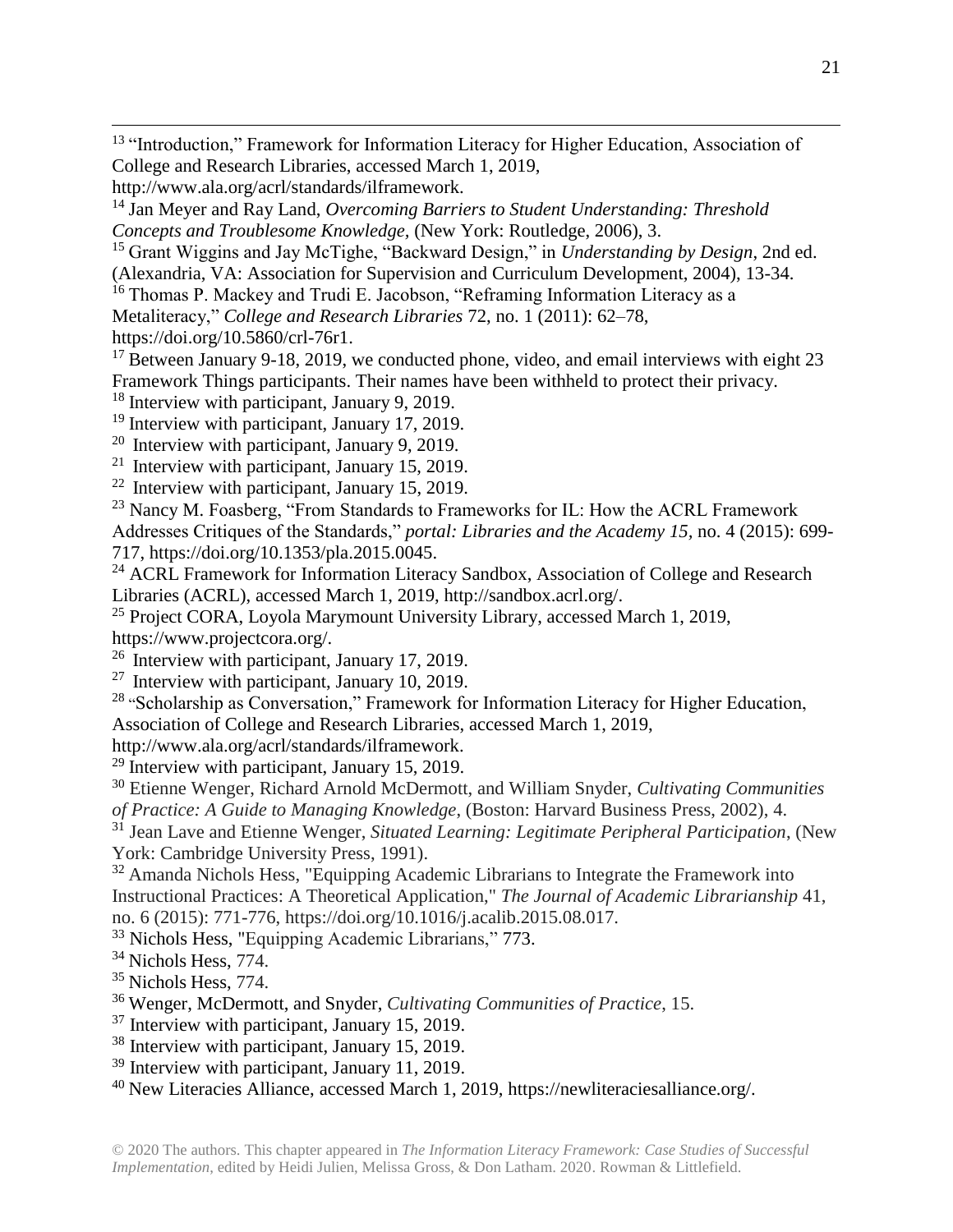<sup>41</sup> Trudi E. Jacobson and Thomas P. Mackey, eds., *Metaliteracy in Practice*, (Chicago: Neal-Schuman, an Imprint of the American Library Association, 2016).

<sup>42</sup> "Engaging with the ACRL Framework," Association of College & Research Libraries, accessed March 1, 2019, http://www.ala.org/acrl/conferences/roadshows/frameworkroadshow. <sup>43</sup> "Assessment in Action: Academic Libraries and Student Success," Association of College &

Research Libraries, accessed March 1, 2019, http://www.ala.org/acrl/AiA.

<sup>44</sup> Interview with participant, January 17, 2019.

 $\overline{a}$ 

<sup>45</sup> Interview with participant, January 17, 2019.

<sup>46</sup> Interview with participant, January 17, 2019.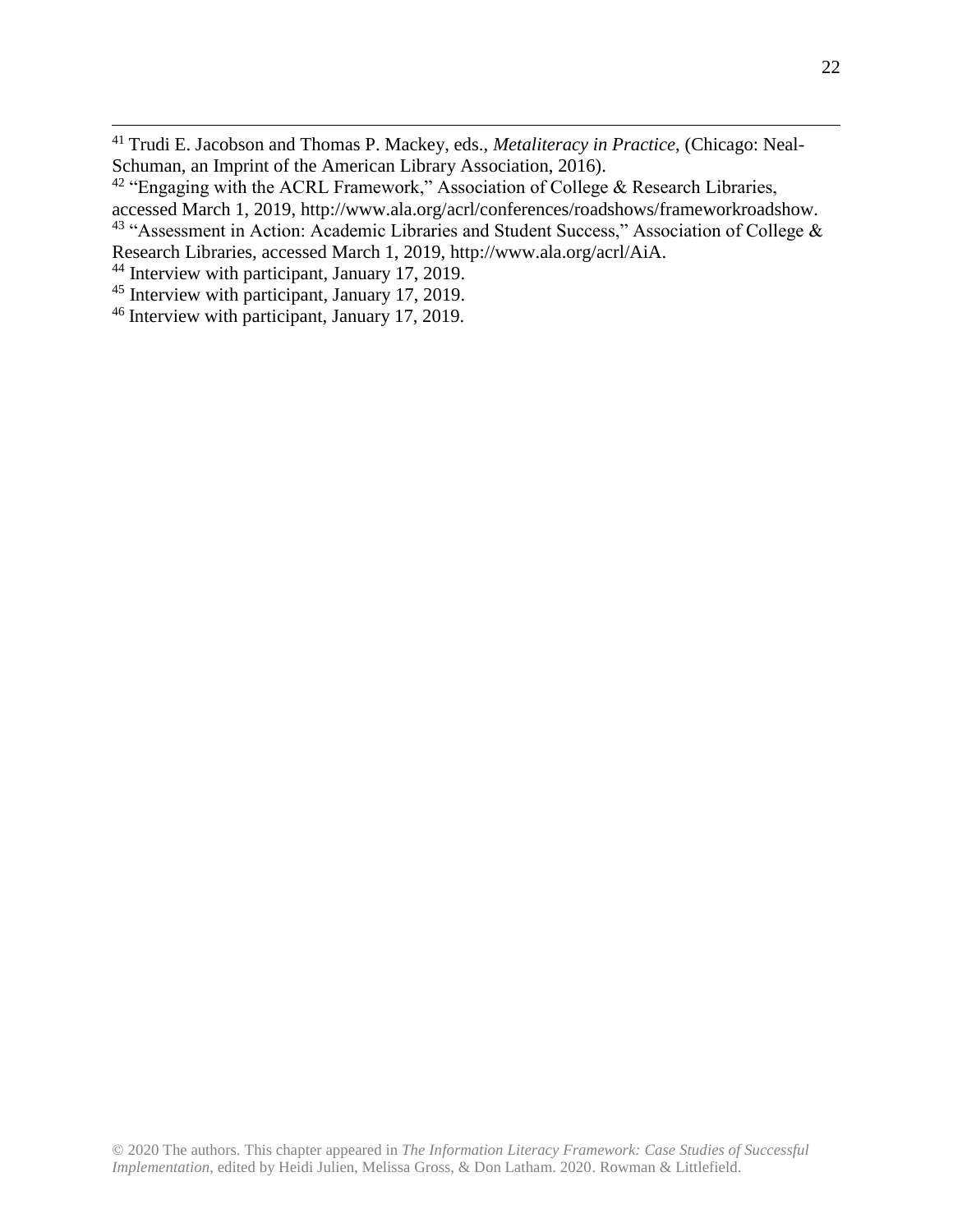### Figures

Figure 1



How to Participate Leaderboard Contact Acknowledgements About Things ~  $11 - y$ 







Figure 2



Institution











Frame Focus  $#1$ 

Frame Focus  $#2$ 

Frame Focus  $#3$ 

Frame Focus #4

Frame Focus

Frame Focus  $#6$ 

© 2020 The authors. This chapter appeared in *The Information Literacy Framework: Case Studies of Successful Implementation*, edited by Heidi Julien, Melissa Gross, & Don Latham. 2020. Rowman & Littlefield.

#5